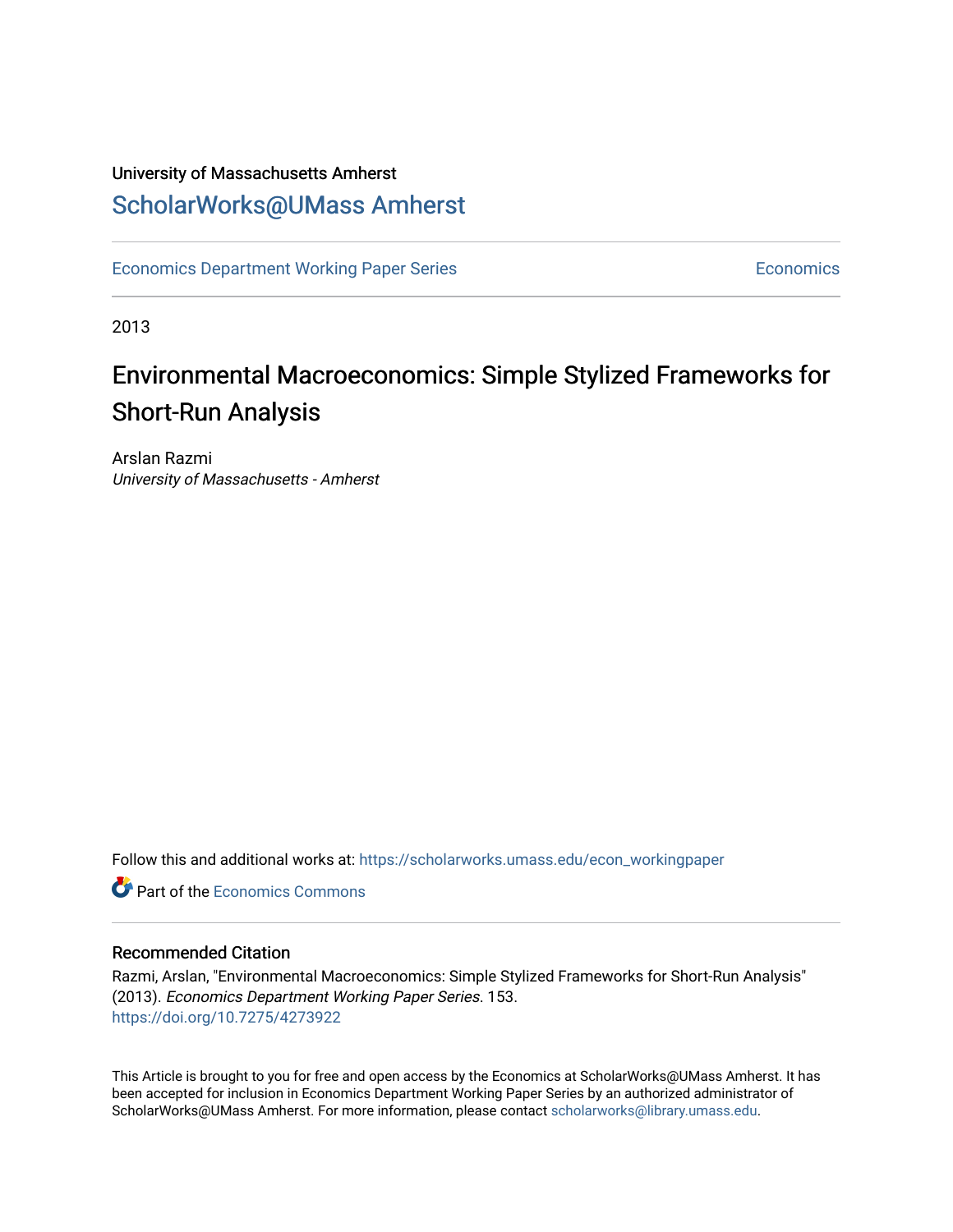# **DEPARTMENT OF ECONOMICS**

## **Working Paper**

Environmental Macroeconomics: Simple Stylized Frameworks for Short-Run Analysis

By

Arslan Razmi

Working Paper 2013-02



## **UNIVERSITY OF MASSACHUSETTS AMHERST**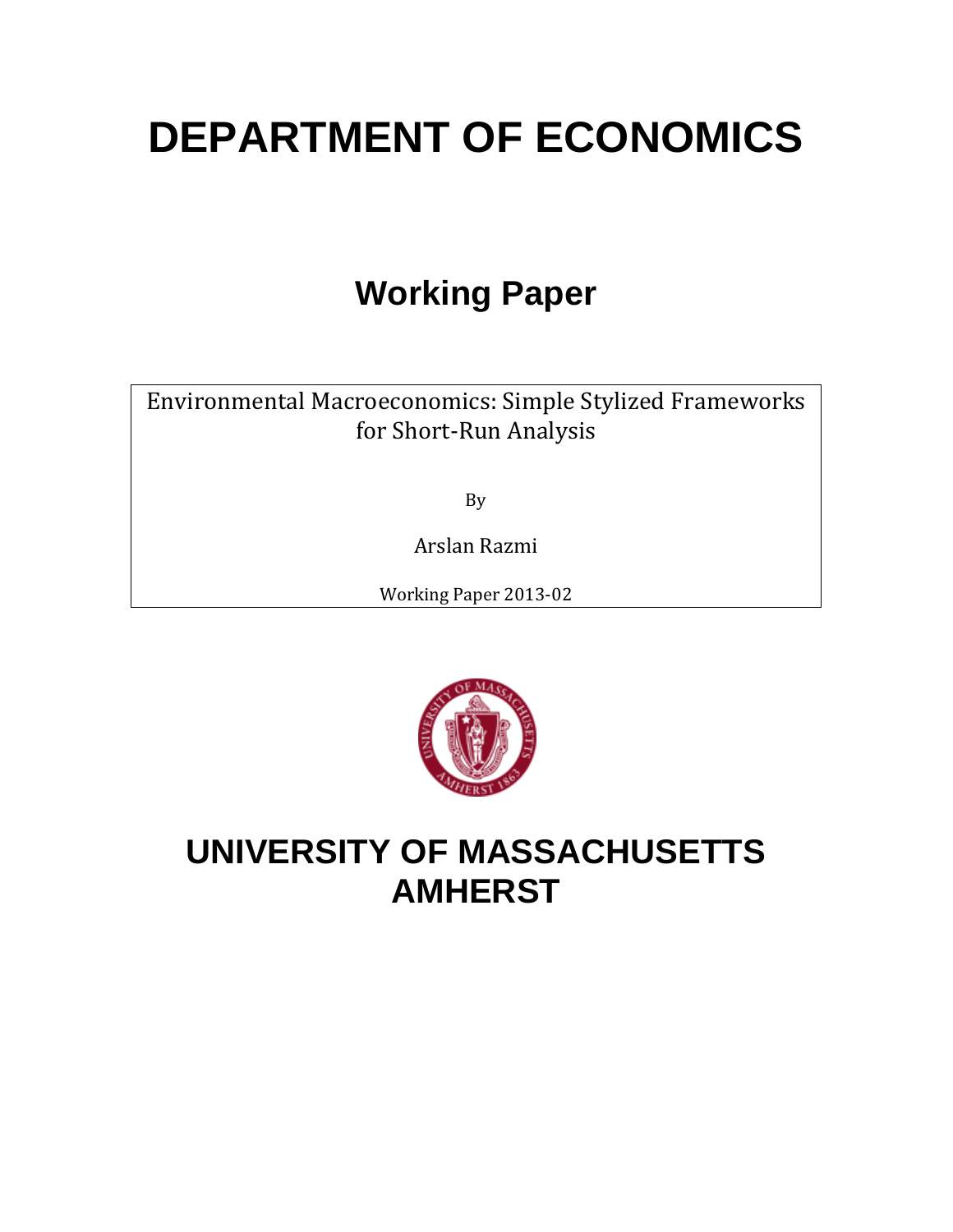## Environmental Macroeconomics: Simple Stylized Frameworks for Short-Run Analysis

#### Arslan Razmi

#### July 2012

#### Abstract

Environmental economics has mostly focused on micro issues pertaining to welfare and efficiency analysis. I develop a general framework to address short-run issues both for a closed economy and for an open one where emission permits are globally traded. Fiscal policy and emission permit issuance can both be used as short-run stabilization tools in a closed economy although the former is ineffective in a small open economy. In a large open economy, issuing emission permits in excess of international agreements remains an effective instrument, although it acts as a beggar-thy-neighbor policy, highlighting the crucial role of global monitoring on macroeconomic grounds.

Department of Economics, University of Massachusetts, Amherst, MA 01003; email: arazmi@econs.umass.edu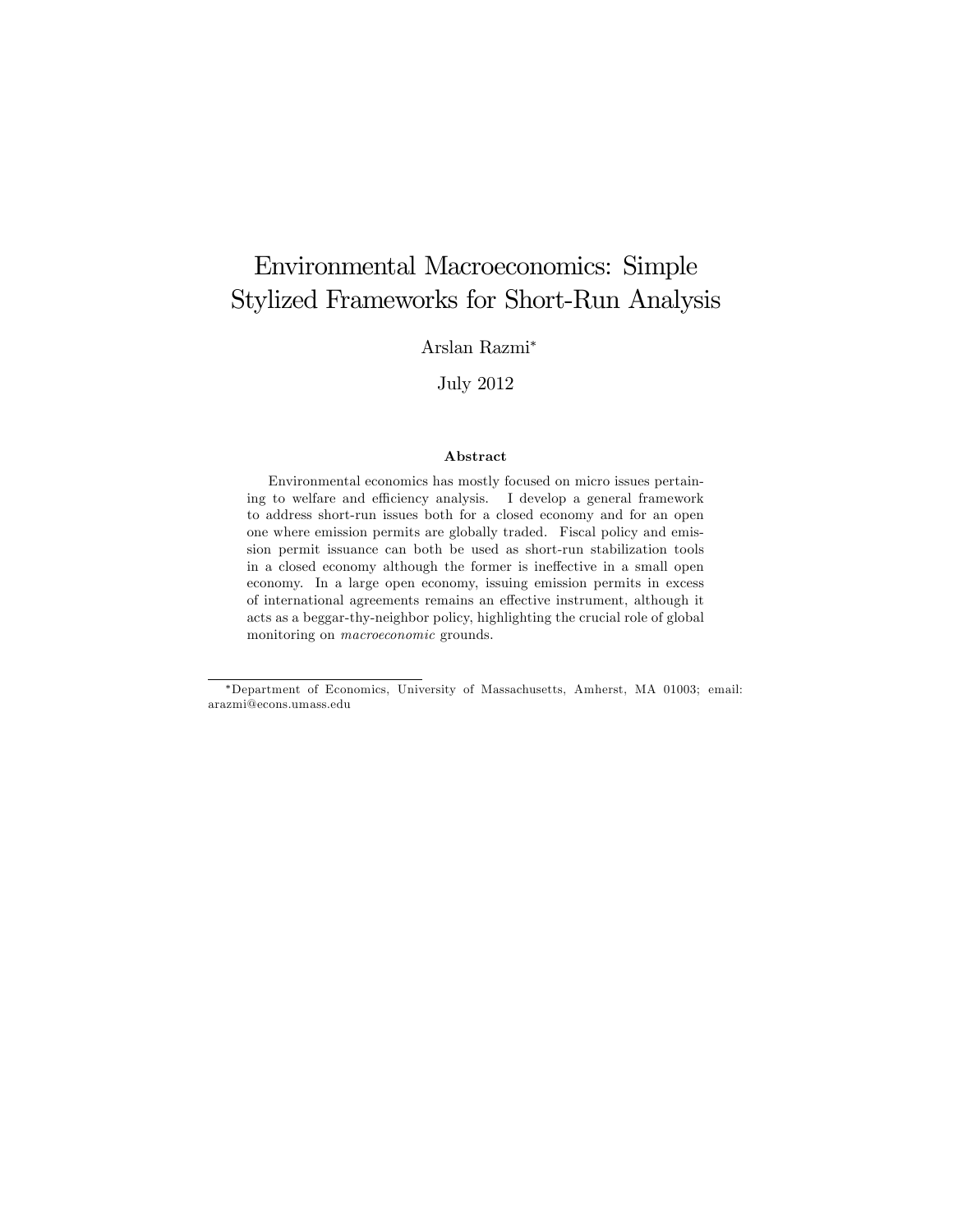#### 1 Introduction and Background

Economics as a profession has, perhaps belatedly, starting taking seriously the environmental aspects of economic actions. An inordinate proportion of that attention has been focused on microeconomic analysis of efficiency issues based on representative agent optimization. As pointed out by Daly (1991), this lack of ìenvironmental macroeconomicsîis obvious when one looks at macroeconomic textbooks.

Environmental issues influence and are influenced by aggregate economic actions along many dimensions. In a world of the future where emission permits are likely to be internationally traded in growing volumes, how do these transactions affect exchange rates, relative prices, and the balance of payments? How do alternative short run stabilization policies affect a country and the rest of the world both in terms of output and emission costs?

Recent literature has begun to pay attention to some of these macroeconomic issues. Heyes (2000) develops a modified closed economy IS-LM model which incorporates an environmental constraint. This constraint takes the form of a curve labeled EE, along which the rate of re-generation of the environment exactly offsets its use, so that the stock of environment available is unchanging. This stock is predetermined at any given point in time; producers substitute between the use of the environment and capital in production. Raising the interest rate on borrowing for physical capital, therefore, encourages substitution towards less capital-intensive but more environment intensive production methods. Within this framework, Heyes explores the effects of fiscal and monetary policies. Considering expansionary Öscal policy, for example, the absence of an automatic adjusting mechanism means that an increased level of output and interest rate leaves the economy suspended at a point where the stock of environment is continuously shrinking. This leads Heyes (2000) to conclude that Öscal policy must be complemented by monetary policy to sustain a given stock of environment.<sup>1</sup>

Sim (2006) has argued that an automatic adjustment mechanism does exist that would ensure a stable stock of the environment in Heyes's model. Consider a scenario where the environmental stock is continually degrading. In such a situation, Sim argues, public health is likely to deteriorate. This, in turn, is likely to lead to declining productivity and a halt to output growth. The economy, in other words, will hit a natural ceiling and create conditions for redemptive action to restore the environment.

Decker and Wohar (2012) explore Heyes's model but assuming complementarity rather than substitutability between physical capital and the environment. This changes the relative roles of fiscal and monetary policy.

The papers cited above have made useful contributions to the literature on

<sup>&</sup>lt;sup>1</sup>In technical terms, the paper has a 3 equation system with only two unknowns: output and the interest rate. The system becomes overdetermined sans a third unknown, say in the form of monetary policy. In terms of logical structure, this is the IS-LM-EE counterpart to the open economy IS-LM model where a fixed exchange rate translates into a loss of monetary sovereignty in the presence of international capital flows.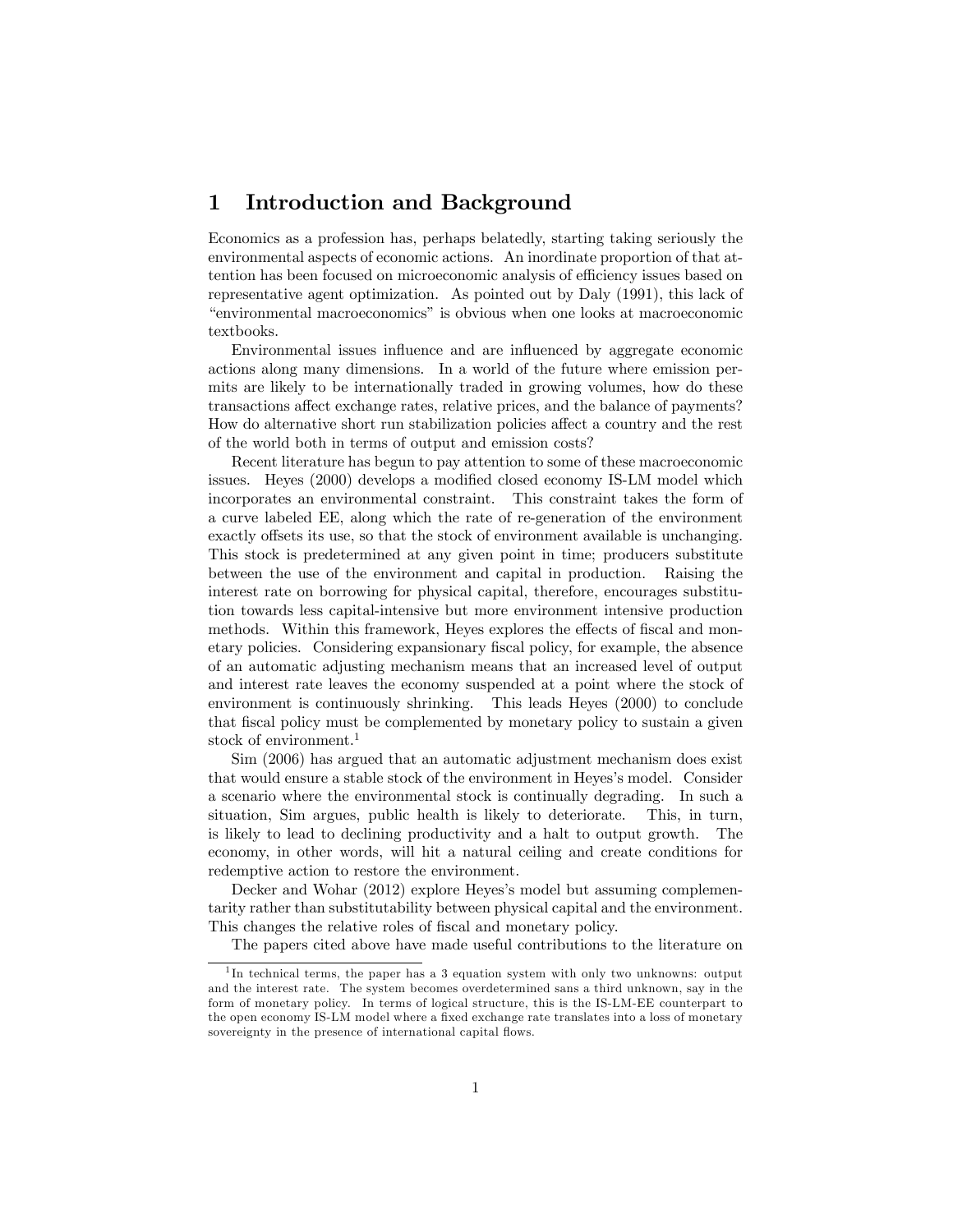environmental aspects of macroeconomic policies. The treatment of the issue however, appears to be unsatisfactory in the sense that there is a tension inherent in the overall framework used. Insofar as the model assumes underutilized resources, predetermined stocks of capital and environment, and fixed prices, the frame of reference must be short run. The assumption of substitution between factors in production and that of a steady state level of the environment, on the other hand, imply long-run closures. A more plausible treatment may be to assume complementarity in the short run but substitutability in the long run, as firms develop alternatives to current production methods.<sup>2</sup> Finally, these papers assume a closed economy thus neglecting issues arising from international trade in goods and assets.

This paper tries to develop some of these themes starting with a closed economy but then shifting to a more generalized open economy context. Throughout, I assume Öxed commodity prices, underutilized resources, and predetermined stocks of capital and tradable emission permits in line with the short-run focus of the analysis. Emission permits have a dual nature, acting as inputs to production for firms and as tradable assets for speculators. The presence of money and bond markets gives the model an IS-LM flavor, or rather an IS-MP one with the difference of course that emission permit trading is incorporated. Asset demands depend on the rates of return, although trading in emission permits introduces output as a determinant in a non-standard manner.

Section 2 considers an economy that is hermetically sealed from the rest of the world. Thought experiments are carried out with fiscal policy and issuance of emission permits employed as temporary stabilization instruments. The next section shifts the focus to an open economy that is a price taker in the markets for emission permits and produces goods that are imperfect substitutes for foreign goods. The effect of permit issuance loses efficacy as an instrument for stabilization in this case. Finally, Section 4 extends the imperfect substitutes model to consider a more general two country world with flexible exchange rates. Feedback effects between the asset and goods markets lead to interesting consequences. In particular, expansionary fiscal policy inflates both countries through repercussion effects while an expansion of emission permits issued, by contrast, turns out to be a beggar-thy neighbor policy. Thwarting the possible use of the latter by countries facing unemployed resources may, therefore, require global supervision for macroeconomic reasons.

In a sense, this paper is an exercise in futuristic thinking. The world it considers is one where emission permits are being widely used and traded across countries.<sup>3</sup> Throughout, the focus is on simplicity of treatment rather than comprehensiveness, and I consistently eschew paraphernalia in favor of concise-

<sup>2</sup> The question of substitution versus complementarity between human-made and natural resources has not yet been empirically resolved. Indeed studies find mixed results (see, for example, the survey of the empirical literature by Neumayer (2000)). The literature provides some support to the argument made by Griffin (1981), among others, that cross-sectional studies are more likely than time series studies to find substitution, since the former reflect long-run equilibrium results.

<sup>&</sup>lt;sup>3</sup>See Jaffe et al. (2009) for a detailed discussion of issues related to international emission permit trading in the future.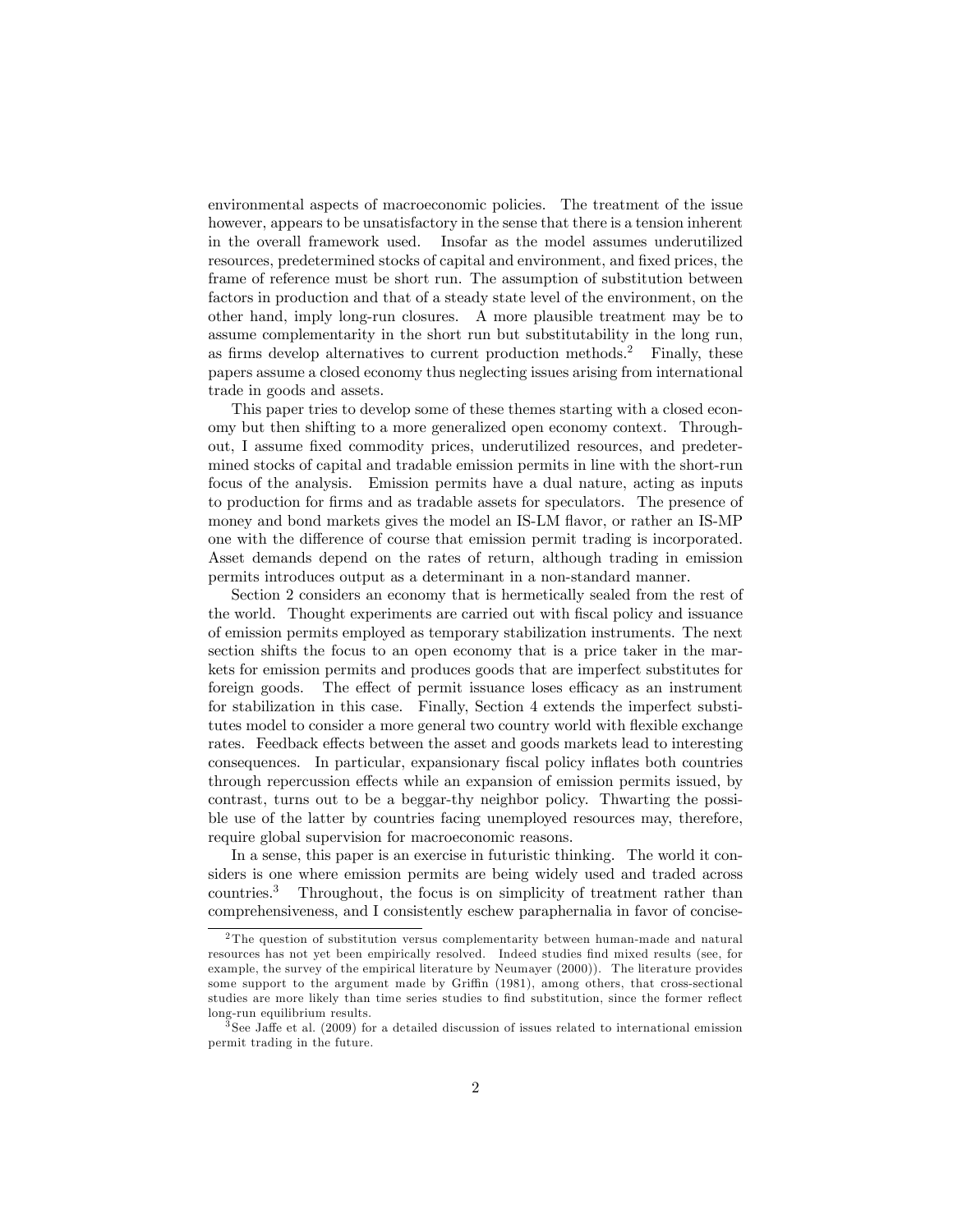ness. The idea is to show possible ways to incorporate environmental concerns in the analysis of aggregate (but simple) economies rather than carrying out policy experiments in exhaustive detail.

#### 2 A closed economy

Consider first the simplest case; a self-contained economy that does not trade goods or assets with the rest of the world. The usual properties of the shortrun demand-driven IS-LM (or IS-MP) model apply; goods prices are fixed and resources are underutilized. Built-in hysteresis, partly due to past investments means that substitution between factors is unlikely to be significant in the short run and labor, capital, and environmental resources are complements in production. The economy produces one good that is used for consumption and investment. The asset side consists of three assets: money  $(M)$ , bonds  $(B)$ , and emission permits  $(E)$ . These assets are gross substitutes in asset portfolios. The stocks of capital, bonds and emission permits are pre-determined variables.

In line with the IS-MP framework, we assume that the central bank sets interest rates based on standard monetary policy reaction functions, and trades money for bonds accordingly. A booming economy invites higher interest rates while slack in factor markets leads to reduced interest rates. Thus, the money supply is endogenous and responds passively to Central Bank actions. This assumption is purely to simplify the analysis, and assuming an exogenous supply of money will not qualitatively affect the analysis.

The specification of the emissions market merits a closer look. Based on its international agreements, the government announces issuance of a fixed number of emission permits over multiple sub-periods. Each permit allows for a fixed amount of carbon emissions. These permits are auctioned off and traded in permit markets. Agents may buy these permits for actual production (Örms requiring one permit per unit of production) or for speculative purposes, based on an expected "normal" or long-run equilibrium price of the permits. Given the short-run nature of the analysis, we assume that this expected price does not change and any actual deviation from it is considered to be temporary (i.e., regressive expectations). Permits can be banked by speculators for trade between periods.<sup>4</sup>

These motives govern the demand for emission permits. For example, if aggregate spending is expected to be low over a certain sub-period, firms buy fewer emission permits for production, bringing down the price of these permits

<sup>&</sup>lt;sup>4</sup>One could think here of the European Union's Emissions Trading Schemes (EU ETS), which issue permits for multiple periods and allow for trading across time. Companies and private individuals can trade through brokers much like in a stock market. Notice that we allow for banking but not for borrowing of permits, i.e., purchasing permits that have not yet been issued. Insofar as the aim of a cap-and-trade system is to gradually reduce emissions over time, borrowing is unlikely to be a feature of such schemes. This probably explains why existing EU ETS provisions strictly constrain borrowing within a very narrow window of time while allowing for almost unlimited banking within a phase. See, for example, Chevallier (2012).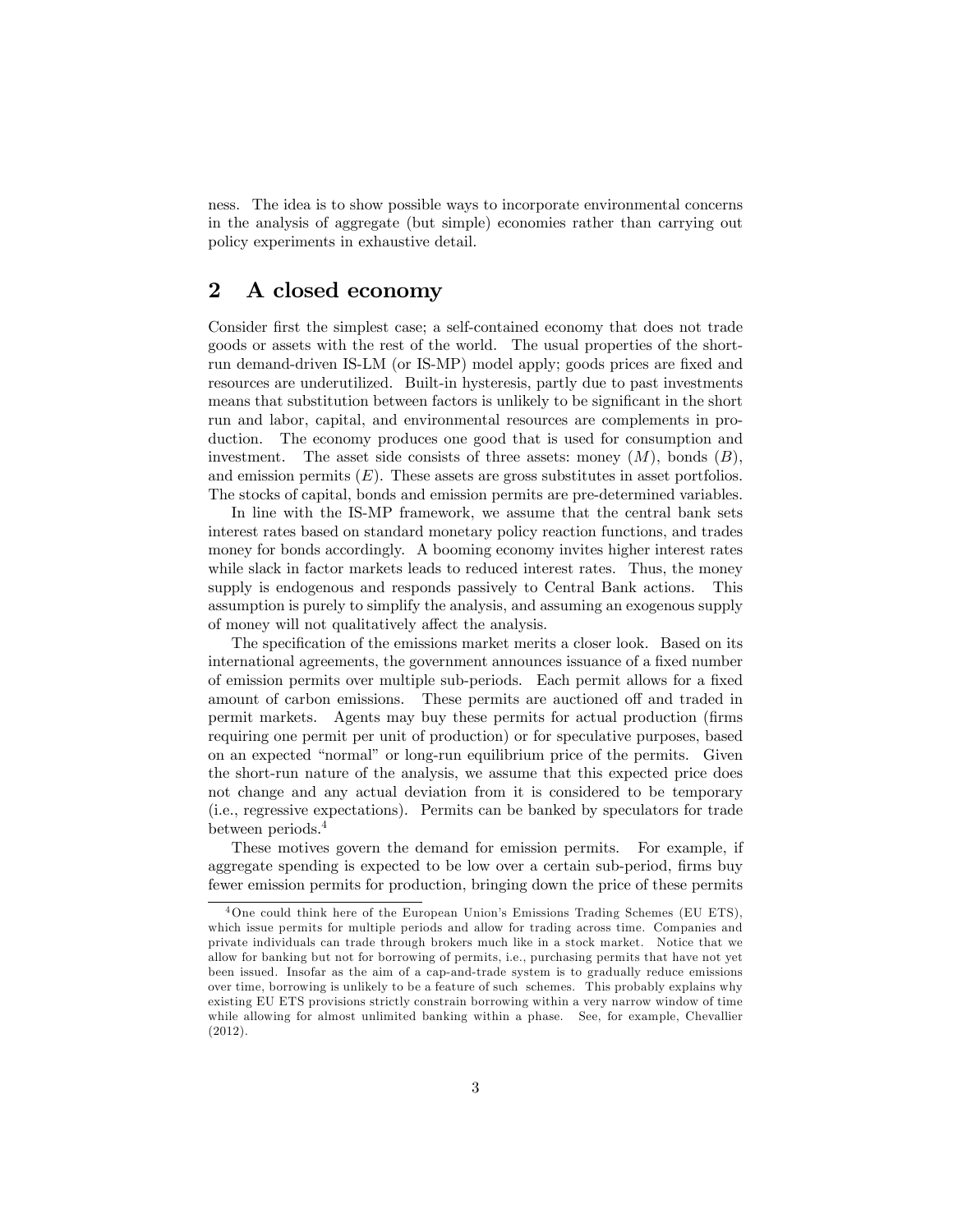relative to the expected price over the period, raising expected returns from holding permits, and triggering speculative buying in pursuit of the expected capital gains. Thus, speculators play the key role of soaking up excess permits in periods of low firm output and releasing banked permits in periods of high output, and changes in expected returns ensure that the market for newly issued permits clears in each subperiod. Moreover, risk aversion and lack of perfect foresight means that agents need not necessarily drive up the price of permits to their expected long-run level in each sub-period.

A concrete example may help describe the mechanisms at work. Suppose the government promises to issue 1 million permits for each of the next 5 subperiods. Suppose also that the expected normal equilibrium auction price, given production costs, is  $\delta$  dollars per permit. Finally, suppose that the market for emission permits is initially in equilibrium, with speculators holding the permits left over after firms satisfy their demand at the long-run equilibrium price. An exogenous increase in aggregate demand greater than that expected by firms at the beginning of the next sub-period then creates a scarcity of permits, driving their price,  $\delta$ , up in the market as speculators are willing to sell previously banked permits to the producers at the higher price (and hence derive capital gains). Conversely, a decline in aggregate demand and output drives down the demand for permits required for production and creates an excess supply of these permits. Speculators absorb the excess supply (i.e., bank the permits) at lower prices (and hence for expected capital gains).

Notice that emission permits here have a dual nature. That firms require these in order to produce goods makes them an input to production. Insofar as these are traded in asset markets, can be traded across time, and yield returns to speculators, these act as assets too. To put it in starker terms, emission permits act as intermediate inputs for Örms and as assets for speculators.

A feedback exists between the asset and goods markets both through returns on bonds and emission permit prices. Higher bond yields (and real interest rates) discourage investment and consumption spending. Higher permit prices – which correspond to lower expected returns – insofar as they impose a cost on future production, too tend to reduce spending on capacity expansion.

Our discussion so far can be summarized with the help of the following system of equations:

$$
y = a(y, r, r_e) + g \tag{1}
$$

$$
r = r(y) \tag{2}
$$

$$
\overline{e} = e(y, r, r_e) \tag{3}
$$

$$
r_e = \frac{\Delta \delta^{\text{exp}}}{\delta} = \frac{\theta(\bar{\delta} - \delta)}{\delta}; \ 0 < \theta < 1 \tag{4}
$$

where  $y$ ,  $a$ , and  $q$  stand for real output, expenditure, and government spending, respectively,  $r$  and  $r_e$  denote the expected returns on bonds and emission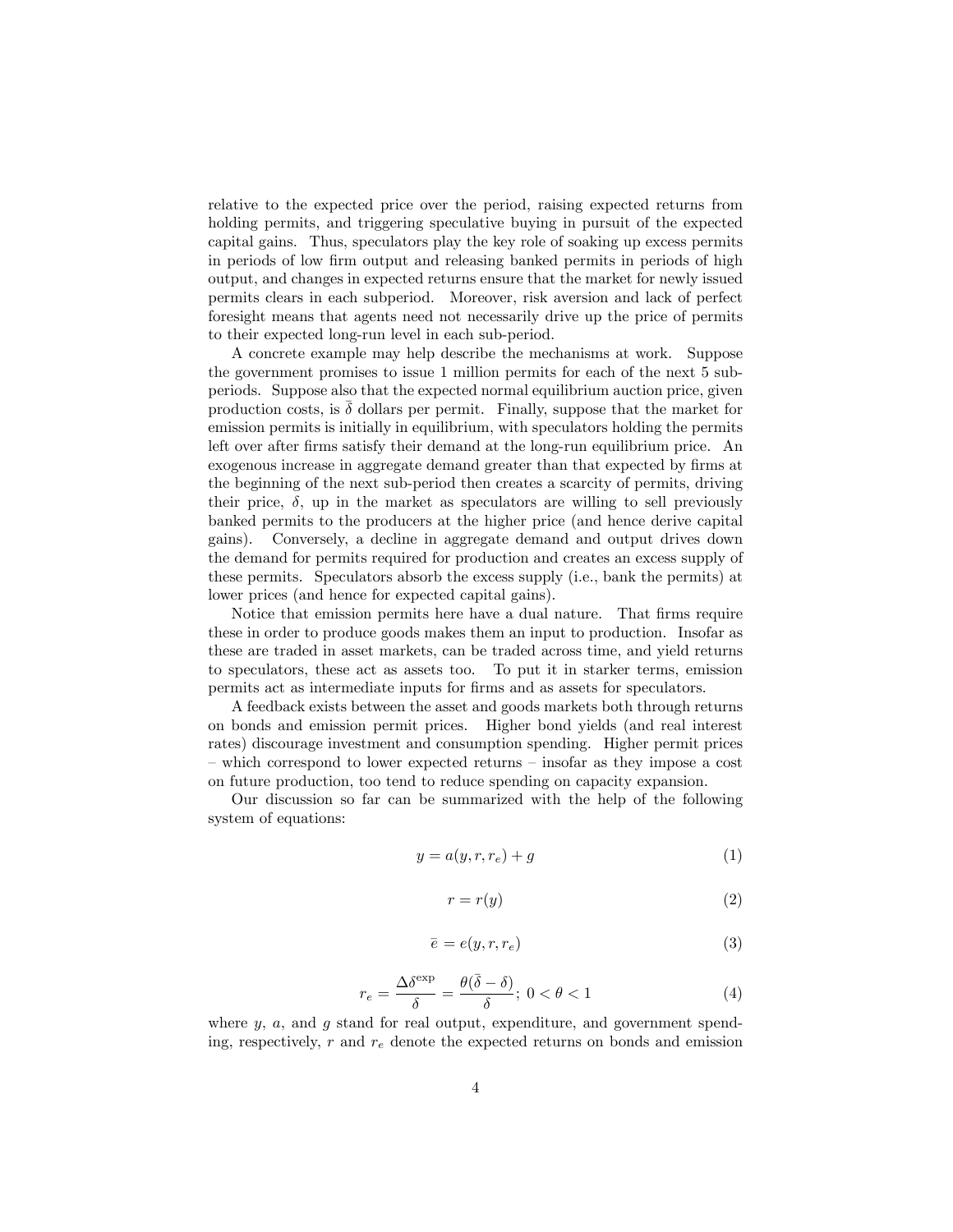permits,  $\Delta \delta^{\text{exp}}$  is the expected change in permit prices, while  $\bar{e}$  represents the quantity of permits issued in a subperiod. Regarding the partial derivatives,  $a_y, a_{r_e}, r_y > 0$  while  $a_r < 0$ . As discussed earlier, the partial  $a_{r_e}$  reflects the positive effect of a rise in expected capital gains from holding emission permits  $(i.e., the positive effect of a fall in the price of emission permits on spending via$ investment in capacity).

Equations (1) and (2) are part of the standard IS-LM model (except for the endogenous money assumption). Equation (3) captures the emissions market clearing condition. With a fixed amount of permits available over the period of analysis, changes in output and relative asset returns help equilibrate the market.<sup>5</sup> Based on portfolio and production considerations, the partials are as follows:  $e_y, e_{r_e} > 0, e_r < 0$ . An increase in domestic output raises demand for permits, as do higher expected returns from holding these assets. A rise in returns to the holdings of bonds, on the other hand, reduces the speculative demand for holding emissions permits. Equation (4) simply captures the behavior of expected returns on permits, which is driven by regressive expectations.

Substituting eqs.  $(2)$  and  $(4)$  into eqs.  $(1)$  and  $(3)$ , and re-writing the latter leaves us with a system of two equations in  $y$  and  $r_e$ .

$$
IS: IS(y, \delta, g) = 0 \tag{5}
$$

$$
EE: EE(y, \delta, \bar{e}) = 0 \tag{6}
$$

where  $IS_y = 1 - a_y - a_r r_y > 0$  as long as the marginal propensity to spend out of income does not exceed unity by too much,<sup>6</sup>  $IS_{\delta} = a_{r_e} \theta \overline{\delta}/\delta^2 > 0$ ,  $IS_g = -1$ ,  $EE_{\delta} = e_{r_e} \theta \bar{\delta}/\delta^2 > 0$ , and  $EE_{\bar{e}} = 1$ . The effect of increased output on the excess supply of emission permits is ambiguous. The direct effect is to raise firm demand for permits. The secondary effect via the rise in the interest rate is to lower speculative demand for permits. We assume that the direct effect dominates so that  $EE_y = -(e_y+e_r r_y) < 0$ ; that is, an excess demand of permits is created which puts upward pressure on  $\delta$ .

The effects of short-run policy shocks can now be easily described (see the Appendix for the detailed mathematical solutions and Table 1 for a summarized presentation of the results derived from this and later sections). An increase in government spending creates excess demand for goods. Given excess capacity, firms respond by increasing output. The excess demand spills over into the

$$
\underline{e} + \overline{e} = \int_{0}^{t-1} e(.)dt + e(.)
$$

<sup>&</sup>lt;sup>5</sup>In the presence of banking, the market clearing condition is, strictly speaking, not independent of history, and should in mathematical terms be expressed as:

where g represents permits issued in the past sub-periods and banked for future use. Given that the (banked) supply of permits is pre-determined at time t, however, the expression above is essentially similar to the condition expressed in equation (3).

<sup>&</sup>lt;sup>6</sup> That is,  $a_y < 1 - a_r r_y$ . Note that  $a_r r_y < 0$ .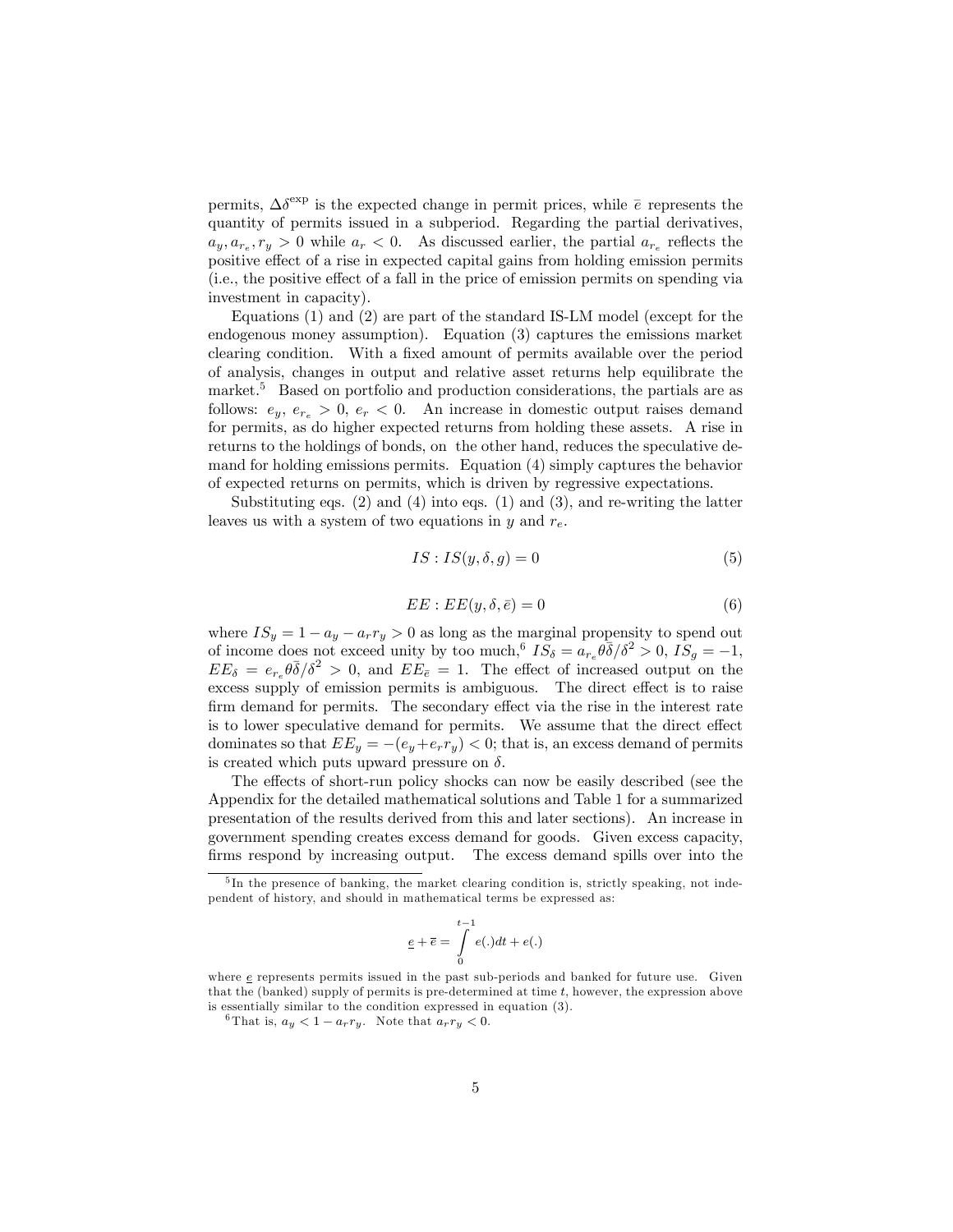market for emission permits as a result, putting upward pressure on the price of these assets.

With a market for emission permits, the government can use the supply of this asset as a stabilization tool.<sup>7</sup> For example, increased issuance of emission permits creates excess supply in the market for these assets, raising the expected rate of return required that would induce speculators to hold them. Reduced permit prices and higher returns, in turn, boost investment spending in future capacity, and hence output.

Thus, both a fiscal expansion and increased permit issuance act to boost output in the economy, although the impact on permit prices moves in opposite directions. This latter conclusion generates interesting results in the more involved open economy analysis that follows shortly.

#### 3 A small open economy

Next, consider a small open economy that trades goods and emission permits with the rest of the world, the latter at prices given by the world market.<sup>8</sup> The country produces a good that is an imperfect substitute for foreign goods. Goods prices are fixed and normalized to unity. With a flexible exchange rate, relative prices can change between countries, influencing competitiveness and the trade balance. Moreover, exchange rate expectations now ináuence the equilibrium rate of return on internationally traded emission permits. I assume these expectations to be static for simplicity. Thus, the small open economy versions of equations  $(1)-(3)$  take the following form:

$$
y = a(y, r, r_e^*) + t(y, x) + g \tag{7}
$$

$$
r = r(y) \tag{8}
$$

$$
\bar{e} = e(y, r, r_e^* + \hat{x}^{\exp})
$$
\n(9)

where  $r_e^*$ , x, and t denote the (international) returns on permits, exchange rate (the domestic currency price of foreign currency) and the trade balance, respectively, while  $\hat{x}^{\text{exp}}$  represents the expected depreciation of the exchange rate. The foreign variables are distinguished by the superscript  $*$ . Regarding the partial derivatives, assuming that the Marshall-Lerner condition is satisfied,  $t_x > 0$ , while  $t_y < 0$  in the standard manner. Speculative demand for permits is a positive function of the internationally given returns on these in domestic

 $^7$ As long as the tool is not used frequently enough to affect expectations. In other words, as long as it is reasonable to consider a change in  $\bar{e}$  as a one time exogenous shock. The efficacy of repeated use is subject to the Lucas critique.

<sup>&</sup>lt;sup>8</sup>Note that the economy is small in two senses: first, in the standard Keynesian small country manner, imports do not affect foreign income, and second, the price of emission permits is internationally given.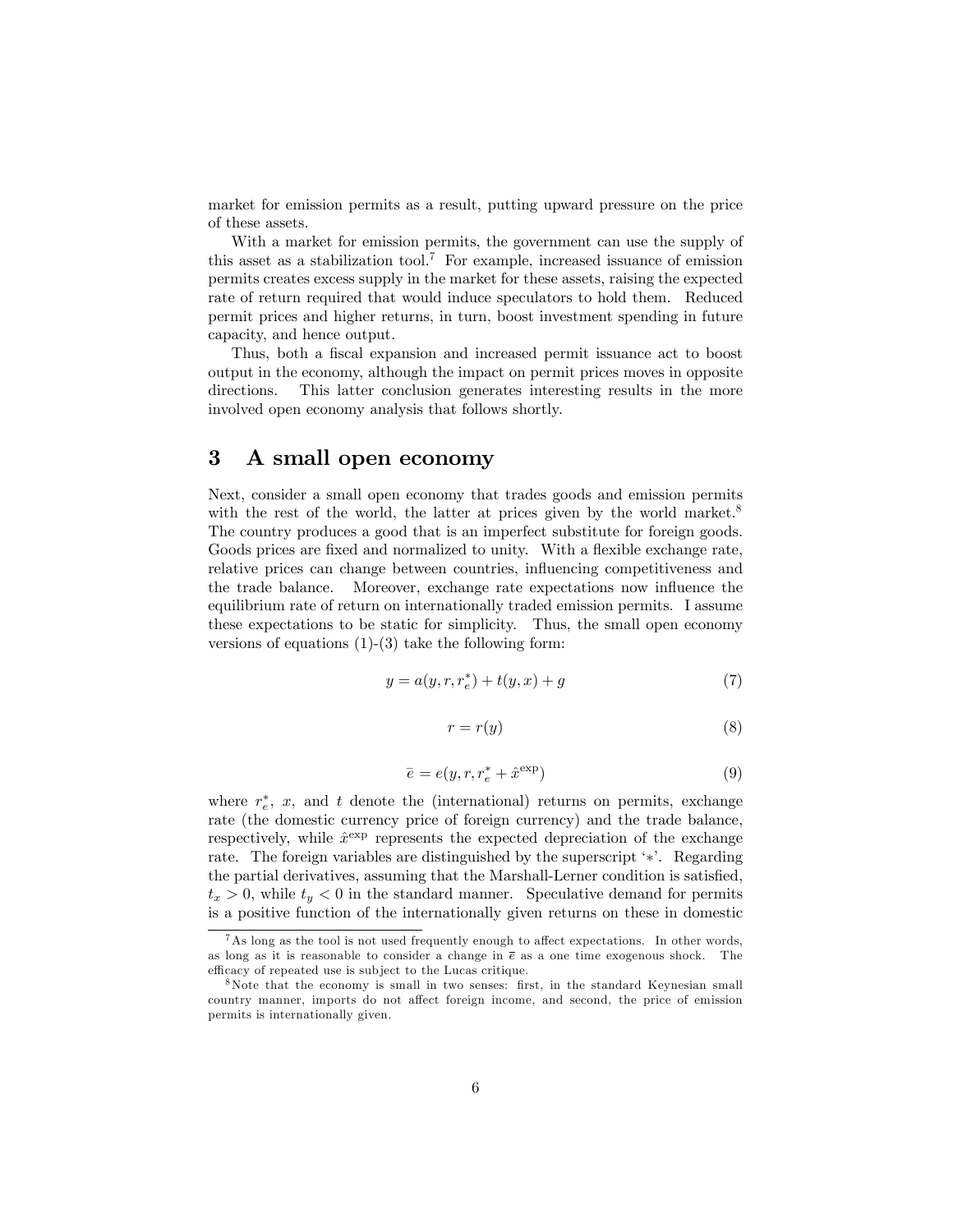currency terms. All quantities are expressed in terms of the price of the Home good, which can be normalized to unity without loss of generality.

Now that we allow for cross-border trade in permits, another look at this market is warranted. Notice that equation (9) implicitly assumes that only domestic firms use domestically issued permits for production. Put differently, a producer can only utilize a permit within the country that issued it.<sup>9</sup> This restriction, although fairly innocuous here, significantly simplifies the analysis in the next section where I relax the small open economy assumption. Note also that, with the price of permits now internationally determined, permit price equalization and permit return equalization are interchangeable conditions in the presence of regressive expectations. We can, therefore, ignore explicit modeling of permit price expectations along the lines of equation (4).

Once again, the system can be consolidated into two equations in two variables. Since returns on emission permits are now internationally given, these two variables are  $y$  and  $x$ .

$$
IS: IS(y, x, r_e^*, g) = 0
$$
\n(10)

$$
EE: EE(y, r_e^*, \bar{e}, \hat{x}^{\exp}) = 0 \tag{11}
$$

where  $IS_y = 1 - a_y - a_r r_y - t_y > 0$ ,  $IS_x = -t_x < 0$ ,  $IS_{r_e^*} = -a_{r_e^*} < 0$ ,  $EE_{r_e^*} =$  $-e_{r_e^*} < 0$ , and  $EE_{\hat{x}^{\text{exp}}} = -e_{\hat{x}^{\text{exp}}} < 0$ . The remaining partials are unchanged from Section 2. The effect of increased output in creating excess supply of goods is bolstered in the open economy case by the resulting trade deficit. Increased competitiveness due to a depreciation (increase in  $x$ ) switches demand toward domestic goods. Increased expectations of currency depreciation or increased international returns on permits raise the expected return on these in domestic currency terms, boosting demand for them.

A fiscal expansion has no effect on output, which now is pinned down in the market for emission permits. The effect of increased government spending falls entirely on the exchange rate, which must appreciate in order to remove the excess demand for domestic goods created by the fiscal expansion.

Can we say anything about the external balances? With an appreciated exchange rate and an unchanged level of income, it is clear that the economy is running a trade deficit at the new equilibrium. The trade deficit must be financed by a capital account surplus (foreign purchases of domestic emission permits) at the internationally given rate of return.

Next, suppose that the government expands the amount of emission permits issued per period, perhaps in violation of internationally agreed limits. This creates an excess supply of permits, putting upward pressure on the returns required to motivate speculators to hold these permits. Given  $r_e^*$  and static expectations, output must rise to remove the excess supply through greater firm demand for permits. Rising output is sustained by exchange rate depreciation,

<sup>&</sup>lt;sup>9</sup>The demand for emission permits is not a function of foreign output. For example, Japanese firms cannot use Swedish permits to produce in Japan.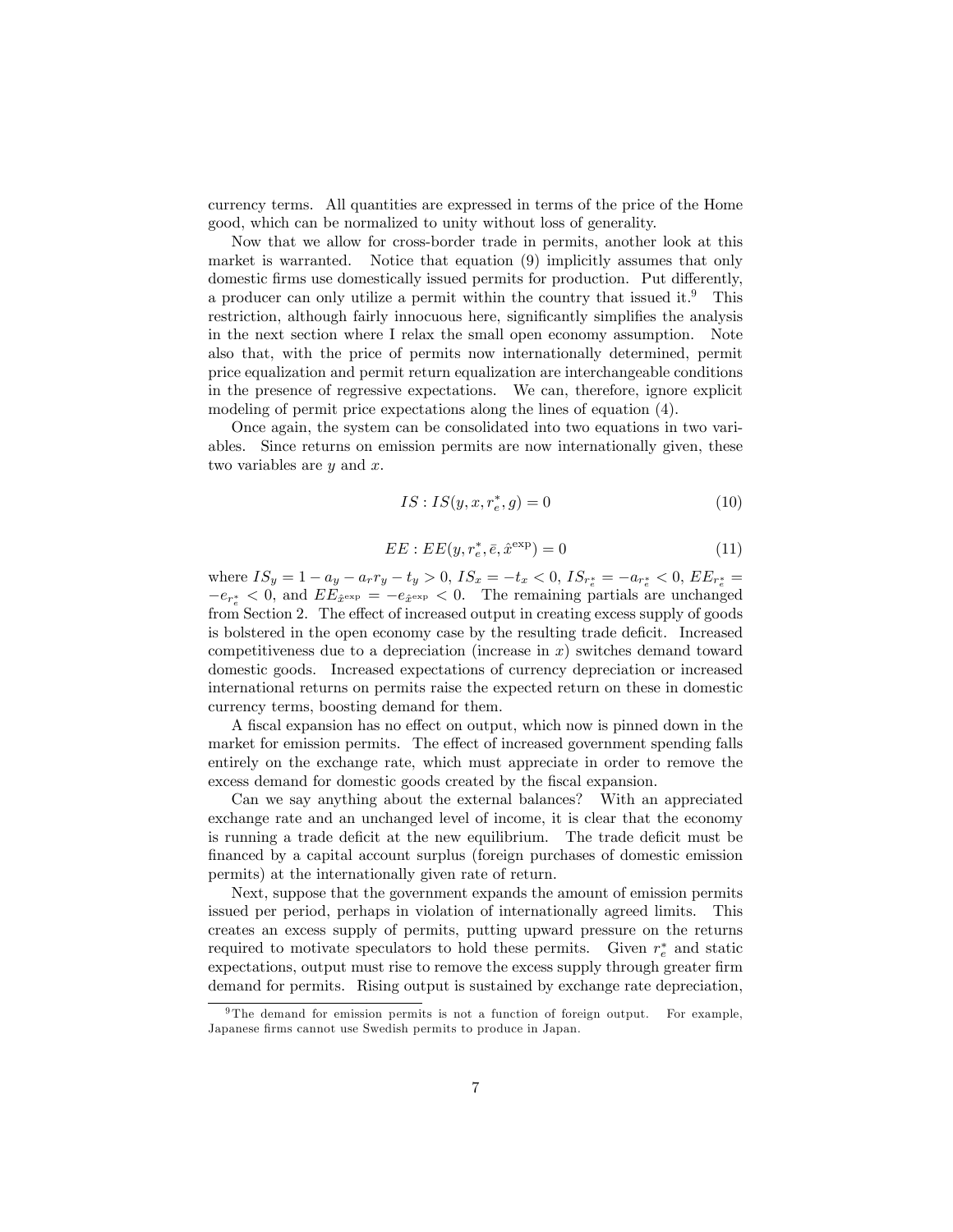which switches domestic and international demand toward domestic goods. As to the effects on the external accounts, the higher output level and the depreciated exchange rate at the new equilibrium have opposite effects on the trade balance. Analyzing the income-expenditure balance helps resolve the ambiguity. Higher income causes a positive but lesser increase in expenditure, given our earlier assumption regarding the marginal propensity to spend. The higher new equilibrium interest rate magnifies this gap. Clearly a trade surplus emerges at the new equilibrium. The trade surplus must be financed by a capital account deficit (domestic purchase of foreign emission permits).

Finally, consider the effect of increased expectations of currency depreciation (a rise in  $\hat{x}^{\text{exp}}$ ). The immediate impact is to raise the returns on holding emission permits in domestic currency terms, generating an excess demand in this market. Equilibrium is now consistent with a lower level of output, which lowers the demand for permits, and is, in turn, sustained by an exchange rate appreciation that shifts demand away from domestic goods.

Thus, in stark contrast to the closed economy case, a fiscal expansion has no effect on output in a small open economy in the presence of internationally traded emission permits and a flexible exchange rate. Expanded issuance of emission permits is more effective, although, as we discover in the next section, it comes at the cost of the rest of the world once we relax the small economy assumption. We have already caught a glimpse of the underlying reason; permit expansion creates a trade surplus in the Home country. This has interesting implications which become clear in the more involved model of the next section.

#### 4 An open economy two country model

Finally, let's turn to the most general case. Consider a two-country world with flexible exchange rates. With two large countries, the trade balance in each country is a function of output in both countries, necessitating explicit consideration of both goods markets. Again, the asset side consists of three assets: money, bonds, and emission permits which are gross substitutes in asset portfolios and bonds are assumed not to be traded across international borders. The stocks of bonds and emission permits continue to be pre-determined variables.

The following set of equations captures the system. Again, with regressive expectations, the condition specifying equalization of returns on permits is interchangeable with that of permit price equalization, obviating the need to explicitly model  $r_e$  in terms of permit price movements.

$$
y = a(y, r, r_e) + t(y, y^*, x) + g \tag{12}
$$

$$
y^* = a^*(y^*, r^*, r_e^*) - xt(y, y^*, x)
$$
\n(13)

$$
r = r(y) \tag{14}
$$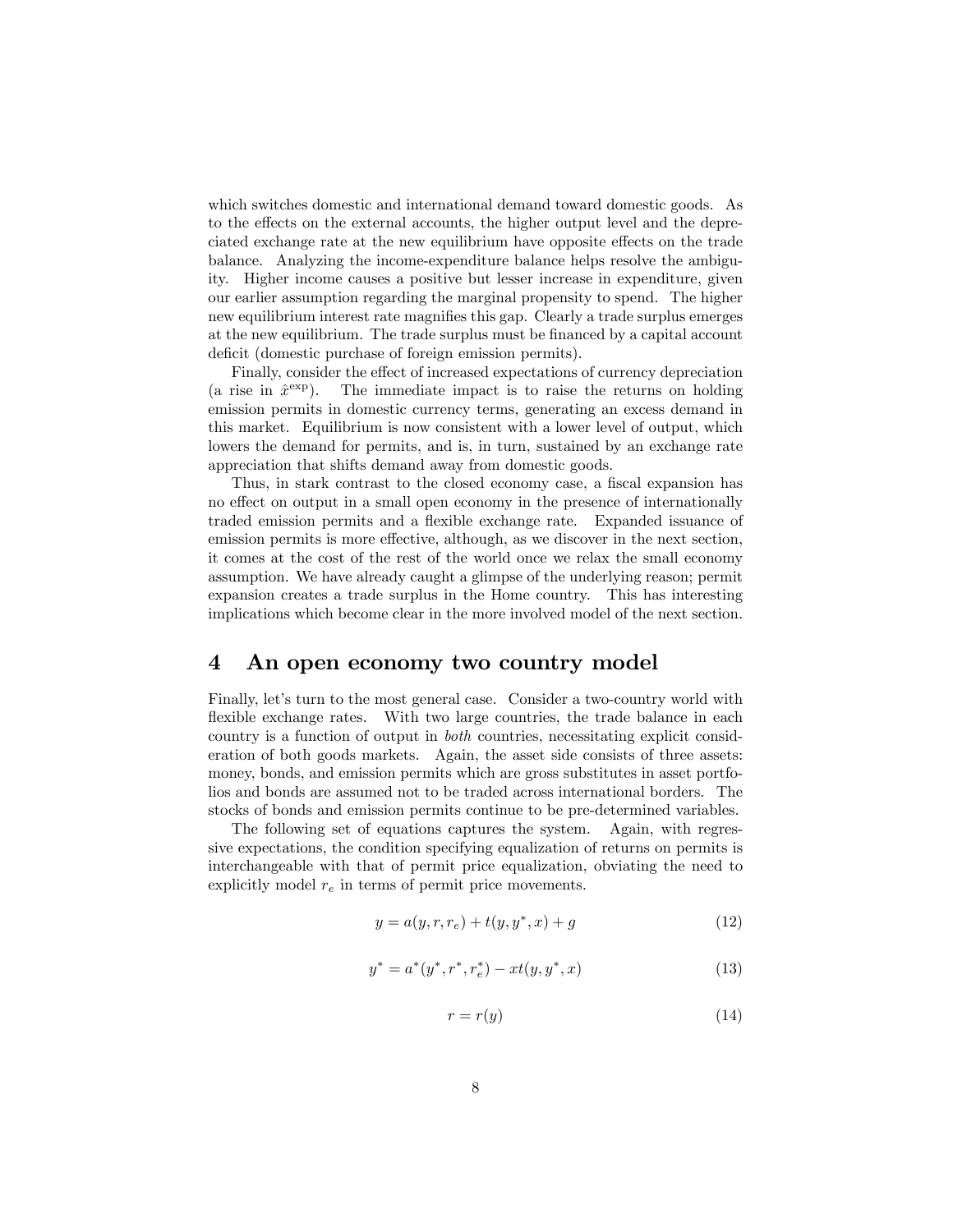$$
r^* = r^*(y^*)\tag{15}
$$

$$
\bar{e} = e(y, r, r_e) \tag{16}
$$

$$
\bar{e}^* = e^*(y, r^*, r_e^*)
$$
\n(17)

$$
r_e = r_e^* + \hat{x}^{\text{exp}} \tag{18}
$$

where  $a_{y^*}^*, a_{r_e^*}^*, t_{y^*}, r_{y^*}^*, e_{y^*}^*, e_{r_e^*}^* \geq 0$ , while  $a_{r^*}^*, e_{r^*}^* < 0$ , the remaining partials having already been defined. Equations (16) and (17) capture the Home and Foreign emissions market clearing conditions. With a fixed amount of permits available over the period of analysis, changes in output and relative asset returns help equilibrate the market. Equation (18) is the balance of payments equation. It reflects the equalization of expected return on permits in the presence of international arbitrage and perfect permit mobility across borders. I continue to assume static exchange rate expectations.

Equations  $(16)$  and  $(17)$  can be re-written in a slightly modified form:

$$
r_e = r_e(y, r, \bar{e}, e); \quad r_{e_y}, r_{e_e} < 0, \quad r_{e_r}, r_{e_{\bar{e}}} > 0 \tag{16a}
$$

$$
r_e^* = r_e^*(y^*, r^*, \bar{e}^*, e); \quad r_{e_y}^*, r_{e_e}^* < 0, \quad r_{e_r}^*, r_{e_{\bar{e}}}^* > 0 \tag{17a}
$$

The returns to holding emission permits depend on their supply, the demand for these permits for real output, and returns on alternative assets.

Next, substituting equations  $(14)$ ,  $(15)$ ,  $(16a)$ , and  $(17a)$  into equations  $(12)$ and  $(13)$  and manipulating allows us to write down the "global" IS equation:

$$
IS(y, y^*, \bar{e}, \bar{e}^*, g) = x(y, y^*, \bar{e}, g) - x^*(y, y^*, \bar{e}^*) = 0
$$
\n(19)

Satisfaction of equation (19) ensures that the markets for goods and services as well as the asset markets are simultaneously in equilibrium in both countries. Assuming initially balanced trade,<sup>10</sup> the partials are as follows: $IS_y$ ,  $IS_{y^*} > 0$ , while  $IS_{\bar{e}^*}$ ,  $IS_{\bar{e}}$ ,  $IS_g < 0.11$ 

The two goods markets are connected through international trade, which plays a crucial role. A real depreciation (i.e., an increase in  $x$ ) creates excess demand for Home goods and excess supply of Foreign goods. Real income rises domestically and falls abroad as a result.<sup>12</sup> A rise in government spending creates excess demand for goods in Home. Domestic output rises as a result. The rise in domestic output at a given exchange rate spills over into the foreign

 $10<sub>SO</sub>$  that income effects are ruled out.

 $^{11}\mathrm{The}$  Appendix provides more detailed expressions for these partials.

 $12$  Again given the standard assumption in Keynesian models that increased output creates excess savings.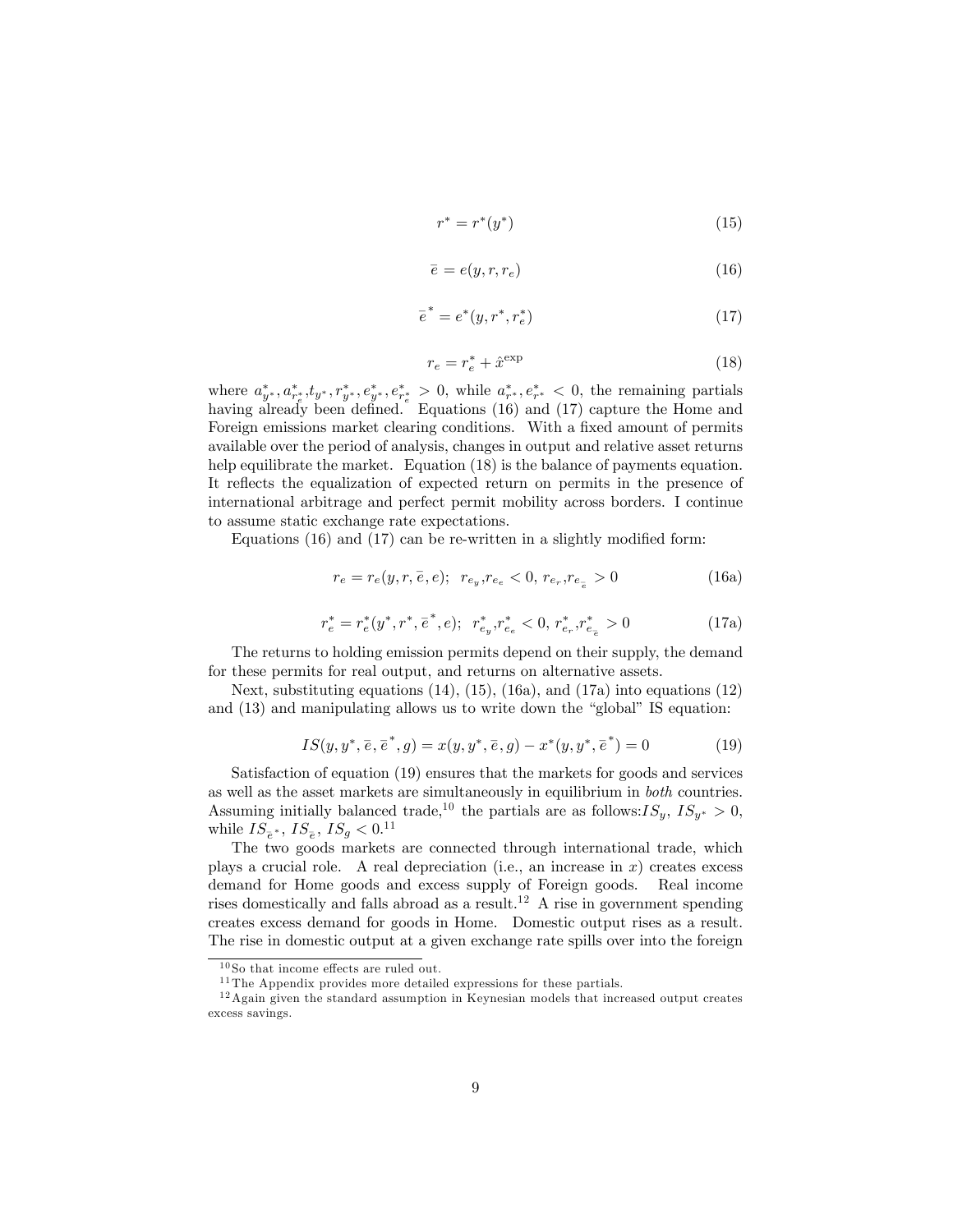market, creating excess demand there. The exchange rate must, therefore, appreciate to maintain global goods market equilibrium. The appreciation causes foreign equilibrium output to fall.

By lowering the price of permits, an increase in the supply of emission permits in Home boosts demand for domestic goods, and has effects on outputs similar to those of a rise in  $g$ . Increased issuance of permits in the rest of the world, on the other hand, creates excess demand for the foreign good, raising foreign output. Again, an appreciation is required to neutralize the spillover into the domestic goods market.

Turning to the balance of payments, plugging equations (16a) and (17a) into equation (18) yields:

$$
BP(y, y^*, \bar{e}, \bar{e}^*) = r_e(y, r, \bar{e}) - r_e^*(y^*, r^*, \bar{e}^*) - \hat{x}^{\exp} = 0
$$
 (20)

where  $BP_y$ ,  $BP_{\overline{e}}^* < 0$  while  $BP_{y^*}$ ,  $BP_{\overline{e}} > 0$ . An increase in domestic output or the volume of emission permits issued abroad moves the differential in returns on permits in favor of the Foreign country.<sup>13</sup> Investors shift their portfolios towards foreign assets, putting downward pressure on the domestic balance of payments. The reverse is true if foreign output rises or Home policy makers issue more permits (so that they have to offer higher returns on domestic permits).

Our framework is now complete. The system consists of equations, (19) and (20), in two variables, domestic and foreign income. Given the more involved nature of the analysis, we will supplement the discussion with graphical illustration to help keep track of things. Figure 1 captures the model in  $y - y^*$ space. The IS curve represents points along which the goods and asset markets are in equilibrium in both countries. More specifically, it gives us information on how Home and Foreign income must change in response to a change in the exchange rate. For reasons already discussed, it is downward sloping. The magnitude of the slope depends, among other things, on the sensitivity of the central bank to the state of the economy, the relevant income and price elasticities of trade flows, and the degree of substitutability between assets.

Since the two countries are linked through trade in goods, keeping track of the exchange rate helps understand the impact of various shocks. As we move along the IS curve in a north-west direction, the exchange rate appreciates. The resulting trade deficit is supported by a decline in domestic output along with a rise in foreign output.

The BP curve is upward sloping. A rise in domestic output leads to a differential between returns on permits in favor of the other country. Capital flows out and Home develops a balance of payments deficit. Foreign output must rise to lower  $r_e^*$  and remove the deficit. Note that  $r_e$  and  $r_e^*$  both decline as we move along BP in the north-east direction.

 $13$  As before, the effect of an increase in output is somewhat ambiguous. We continue to assume that the direct effect dominates, both here and in the case of a rise in Foreign income.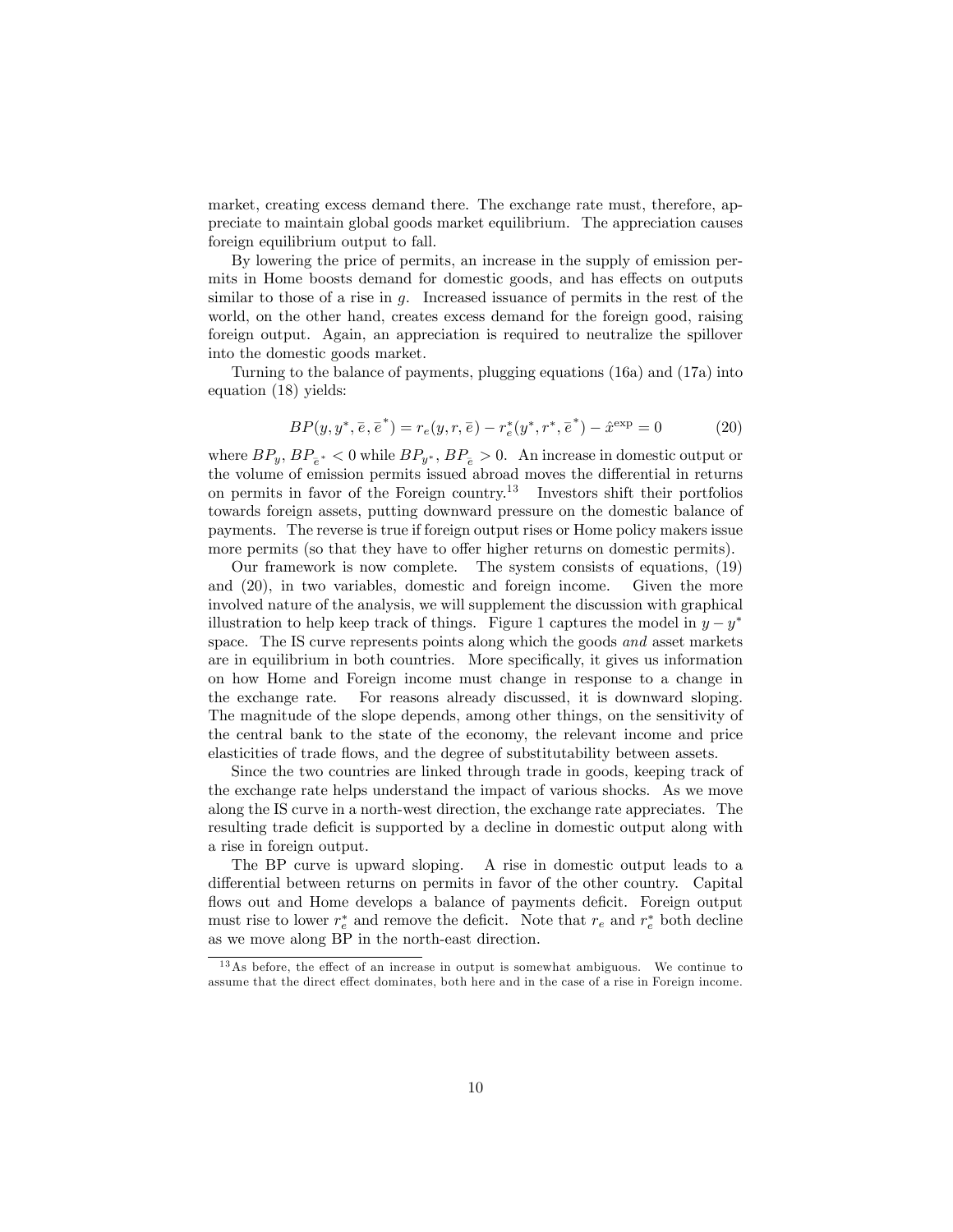

Figure 1: The basic framework. EDG(ESG) denotes excess demand (supply) for (of) goods while BPD (BPS) denotes balance of payments deficit (surplus)

#### 4.1 An increase in government spending

Our first policy experiment again involves higher government spending on goods. Increased demand for goods raises output and demand for emission permits, putting downward pressure on the expected returns. The IS curve shifts to the right as equilibrium in the global goods and assets markets is now compatible with a higher level of domestic output. That's the first order effect as shown in the movement from point A to point B in Figure 2. At B, the expected yield on domestic permits is lower. Beyond this point, the exchange rate appreciates accompanied by a shift in global spending from domestic to foreign goods. The new equilibrium at C reflects equalization of returns on emission permits across markets and a rise in both Home and Foreign income. Expansionary fiscal policy in one country helps the world as a whole.

To understand what happens to the trade balance at the new equilibrium, it is easier to consider the foreign country. At the new equilibrium, foreign output and interest rate are higher, while the return on foreign emission permits is lower. All of these imply that foreign output has risen relative to expenditure. It follows that Foreign (Home) must have a trade surplus (deficit), as in the case of the small open economy. The trade deficit in Home is accompanied by a capital account surplus and appreciation of the Home currency. Indeed it is this appreciation that gives a boost to the rest of the world.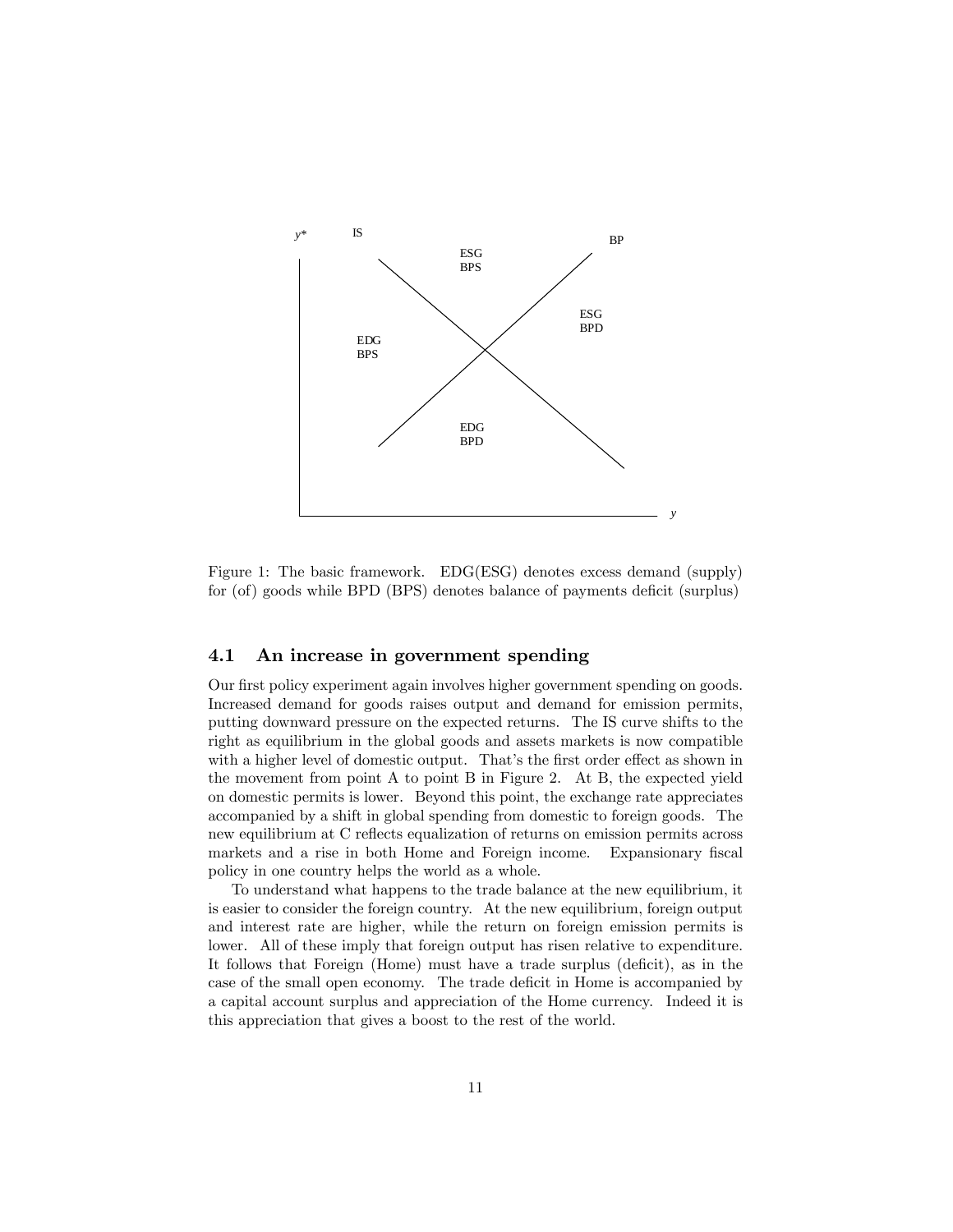

Figure 2: Expansionary fiscal policy

#### 4.2 Increased issuance of emission permits

Next, suppose that Home policy makers attempt to skirt international restrictions and issue more emission permits than agreed upon. What are the effects of an increase in  $\bar{e}$ ?

The direct effect of such a policy action is to create an excess supply of permits, putting upward pressure on the returns required in order to convince speculators to hold the excess permits. International capital flows in, creating a balance of payments surplus. The international permit return parity condition can now only be satisfied if domestic output rises while foreign output falls. Increased investment spending in Home caused by the lower price of emission permits makes the former possible. The depreciation that accompanies higher domestic output acts as a negative shock for the rest of the world and makes the latter possible.

Graphically, both curves shift to the right. At a given level of foreign income, both goods and asset market equilibrium as well as the balance of payments equilibrium require a higher level of domestic income. As shown in the mathematical appendix, however, the IS curve, shifts more than the BP curve.

Turning to the trade balance,  $y^*$  and  $r^*$  are lower at the new equilibrium, implying that Home has a trade surplus, i.e., income falls relative to expenditure in Foreign. The Home trade surplus is what transmits as a negative shock to the other country, bringing down its output. We saw the trade surplus develop in the small open economy of the previous section. The present more general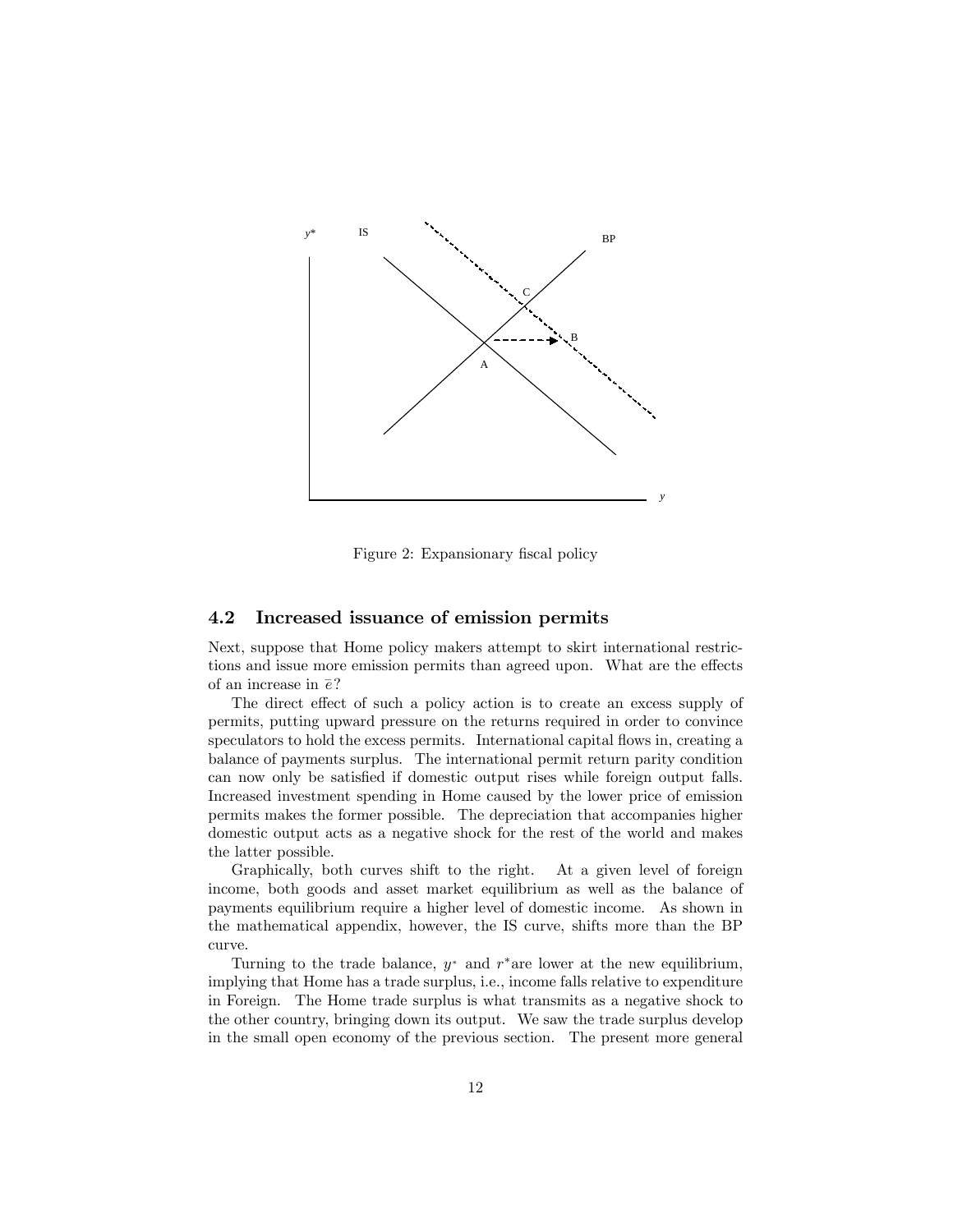

Figure 3: Excessive issuance of emission permits

framework helps us see the output effects on the rest of the world.

In sum, unlike fiscal expansion, emission permit expansion is a beggar-thyneighbor policy. The trade balance makes the difference as in one case it acts as a positive shock and in the other as a negative shock for the rest of the world. Home benefits but only at the expense of the rest of the world. Notice that Home policy makers need not explicitly contravene international agreements by issuing more emission permits. The same consequences would follow if they were to reduce domestic demand for emission permits, perhaps by taxing speculative holdings or through other means.

#### 4.3 Heightened Expectations of Currency Depreciation

Finally, consider the effect of a change in expectations regarding the exchange rate. Specifically, suppose agents come to expect a depreciation. Such an expectation means that capital áows out as foreign assets become more attractive in domestic currency terms. Only a higher return on domestic permits is now consistent with balance of payments equilibrium. An appreciation that shifts demand from domestic to foreign goods generates such a differential by reducing domestic output. In graphical terms, the AA curve shifts left and up since a lower level of  $y$  and a higher level of  $y^*$  are required to generate the excess supply of domestic permits and excess demand for foreign permits needed to sustain a higher  $r_e$ .

Since the new equilibrium involves moving up the IS curve, the exchange rate has appreciated. There is a trade deficit and a capital account surplus at the new equilibrium. It is the former that gets transmitted to the rest of the world as a positive real shock. It helps equilibrate the domestic and foreign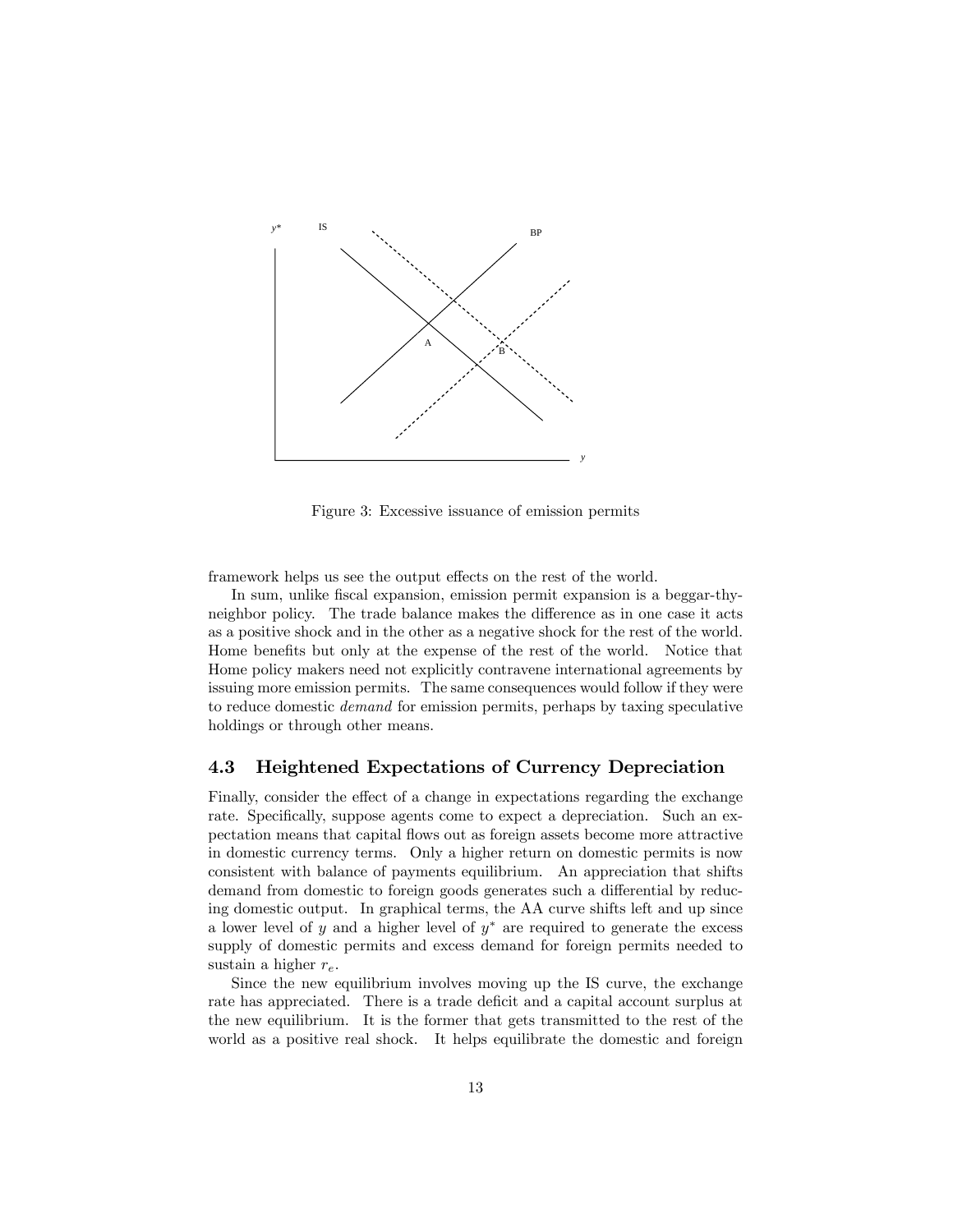

Figure 4: An inxcrease in the expected depreciation of the exchange rate

goods markets in the aftermath of the expenditure switching that shifts demand from Home to foreign goods. From an income-expenditure perspective, y and  $r$  have declined, while  $r_e$  has risen. All three changes imply a decline in income relative to expenditure, i.e., a trade deficit in Home at the new equilibrium.

Table 1: Comparative statics: The second row displays the various shocks considered while the following rows capture the effect on endogenous variables

|                  | Closed economy |   |                        |                  | Small open economy |                                 |                  | Two country case |                        |  |
|------------------|----------------|---|------------------------|------------------|--------------------|---------------------------------|------------------|------------------|------------------------|--|
|                  | $\overline{q}$ | e | $\hat{x}^{\text{exp}}$ | $\boldsymbol{q}$ | $\bar{e}$          | $\uparrow \hat{x}^{\text{exp}}$ | $\boldsymbol{q}$ | e                | $\hat{x}^{\text{exp}}$ |  |
| $\boldsymbol{y}$ |                |   |                        |                  |                    |                                 |                  |                  |                        |  |
| $r_e$            |                |   |                        |                  |                    |                                 |                  |                  |                        |  |
| $\boldsymbol{x}$ |                |   |                        |                  |                    |                                 |                  |                  |                        |  |
|                  |                |   |                        |                  |                    |                                 |                  |                  |                        |  |
|                  |                |   |                        |                  |                    |                                 |                  |                  |                        |  |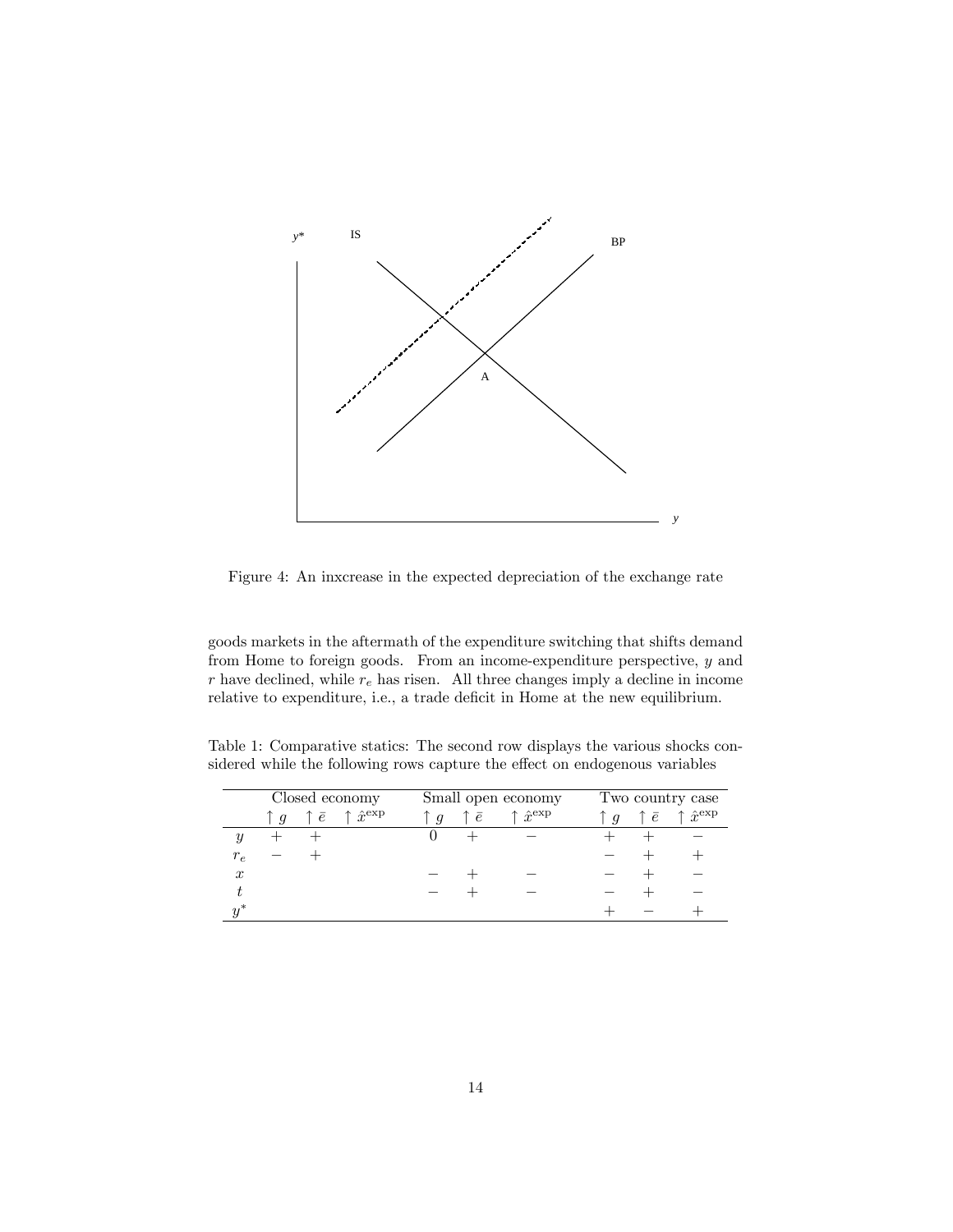#### 5 Concluding remarks

Economic analysis of environmental issues has largely taken a microeconomic approach with emphasis on efficiency, welfare, and cost-benefit issues. A few recent papers have explored simple frameworks for macroeconomic analysis. These models assume price stickiness and factor substitution. While the former assumption makes sense in a short-run framework, the latter appears to be unsatisfactory. Moreover these contributions do not address the role of emission permits as tradable assets and ignore open economy issues.

This paper is an attempt to suggest general short-run approaches to addressing these issues. The general approach bears resemblance to the Mundell-Fleming family of models. Rather than pursuing comprehensiveness, the aim is to create simple structures in order to tease out insights and offer flexible frameworks for future adaptation. The first part develops a closed economy framework where emission permits are traded within the country. Goods prices are rigid, factors are complements, and resources are underutilized. With these properties, both Öscal expansion and increased issuance of emission permits are effective policy tools. Fiscal policy, however, loses effectiveness once we open up the economy to trade in goods and emission permits as long as the economy is not large enough to impact the rest of the world in these markets. It does, however, create a trade deficit and currency appreciation. The contrast with permit expansion is dramatic, as the latter generates output changes and a trade surplus.

The effects of stabilization policies on the trade balance fully come into play once we broaden our framework to incorporate a two country world. Fiscal expansion now becomes effective, not only for Home but also for the rest of the world, thanks to the trade deficit generated in the former. A win-win scenario emerges.

Undermining international agreements by excess issuance of emission permits achieves similar results for the Home economy but constitutes a beggar-thyneighbor policy. The intuition is simple. The shock is transmitted to the foreign goods market through the trade surplus created in Home. Since, therefore, there is an incentive to cheat, tight global monitoring is required in a world economy with unemployed resources and internationally tradable environmental permits.

The work presented here is suggestive. Given the short-run nature of the analysis, the volume of emissions rises and falls with output (through the use of environmental permits). An analysis of longer-run issues would require incorporation of technological change and factor substitution. Moreover, as the period of analysis expands, renewable resource scarcity becomes an important determinant of permit pricing. Countries differ in their structures (i.e., in terms of level of income, degree of industrialization, and resource intensity of production). Production of a good in a highly industrialized economy may, for example, create less pollution per unit than production of the same good in a developing country. Future work will extend the ideas presented here to analyze these important considerations.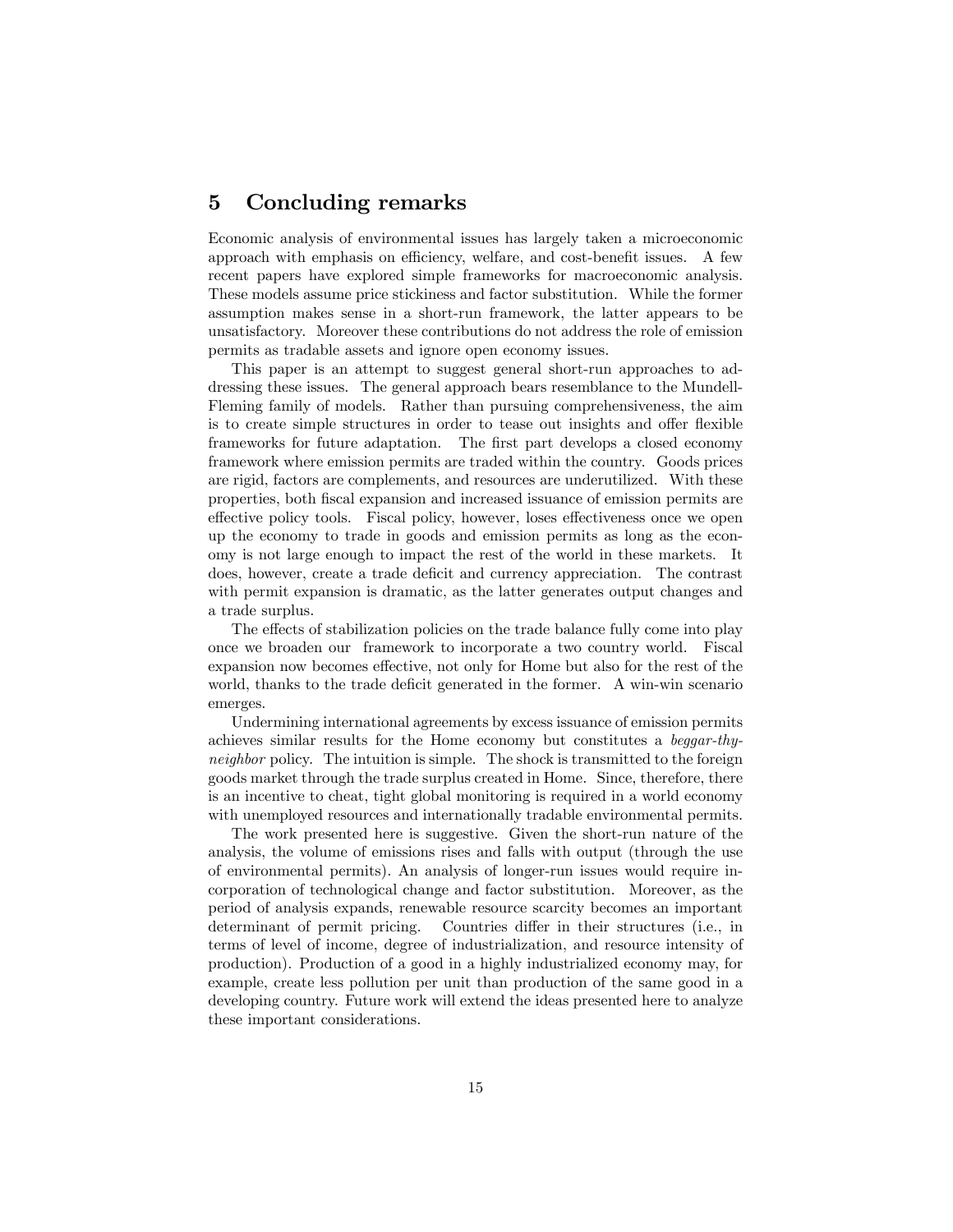## 6 Mathematical Appendix

#### 6.1 Closed Economy Model

$$
\frac{dy}{dg} = \frac{e_{r_e} \theta \frac{\delta}{\delta^2}}{\Delta_1} > 0
$$
\n
$$
\frac{d\delta}{dg} = \frac{e_y + e_r r_y}{\Delta_1} > 0
$$
\nwhere  $\Delta_1 = \begin{vmatrix} IS_y & IS_{r_e} \\ EE_y & EE_{r_e} \end{vmatrix} = [e_{r_e}(1 - a_y - a_r r_y) + a_{r_e}(e_y + e_r r_y)]\theta \frac{\delta}{\delta^2} > 0$ .  
\n
$$
\frac{dy}{d\bar{e}} = \frac{a_{r_e} \theta \frac{\delta}{\delta^2}}{\Delta_1} > 0
$$
\n
$$
\frac{d\delta}{d\bar{e}} = -\frac{1 - a_y - a_r r_y}{\Delta_1} < 0
$$

### 6.2 Small open economy Model

$$
\frac{dy}{dg} = 0
$$
\n
$$
\frac{dx}{dg} = \frac{e_y + e_r r_y}{\Delta_2} < 0
$$
\nwhere  $\Delta_2 = \begin{vmatrix} IS_y & IS_{r_e} \\ EE_y & EE_{r_e} \end{vmatrix} = -t_x (e_y + e_r r_y) < 0.$ \n
$$
\frac{dy}{d\bar{e}} = -\frac{t_x}{\Delta_2} > 0
$$
\n
$$
\frac{dx}{d\bar{e}} = -\frac{1 - a_y - a_r r_y - t_y}{\Delta_2} > 0
$$
\n
$$
\frac{dy}{d(\hat{x}^{\exp})} = \frac{t_x e_{\hat{x}^{\exp}}}{\Delta_2} < 0
$$
\n
$$
\frac{dx}{d(\hat{x}^{\exp})} = \frac{(1 - a_y - a_r r_y - t_y)e_{\hat{x}^{\exp}}}{\Delta_2} < 0
$$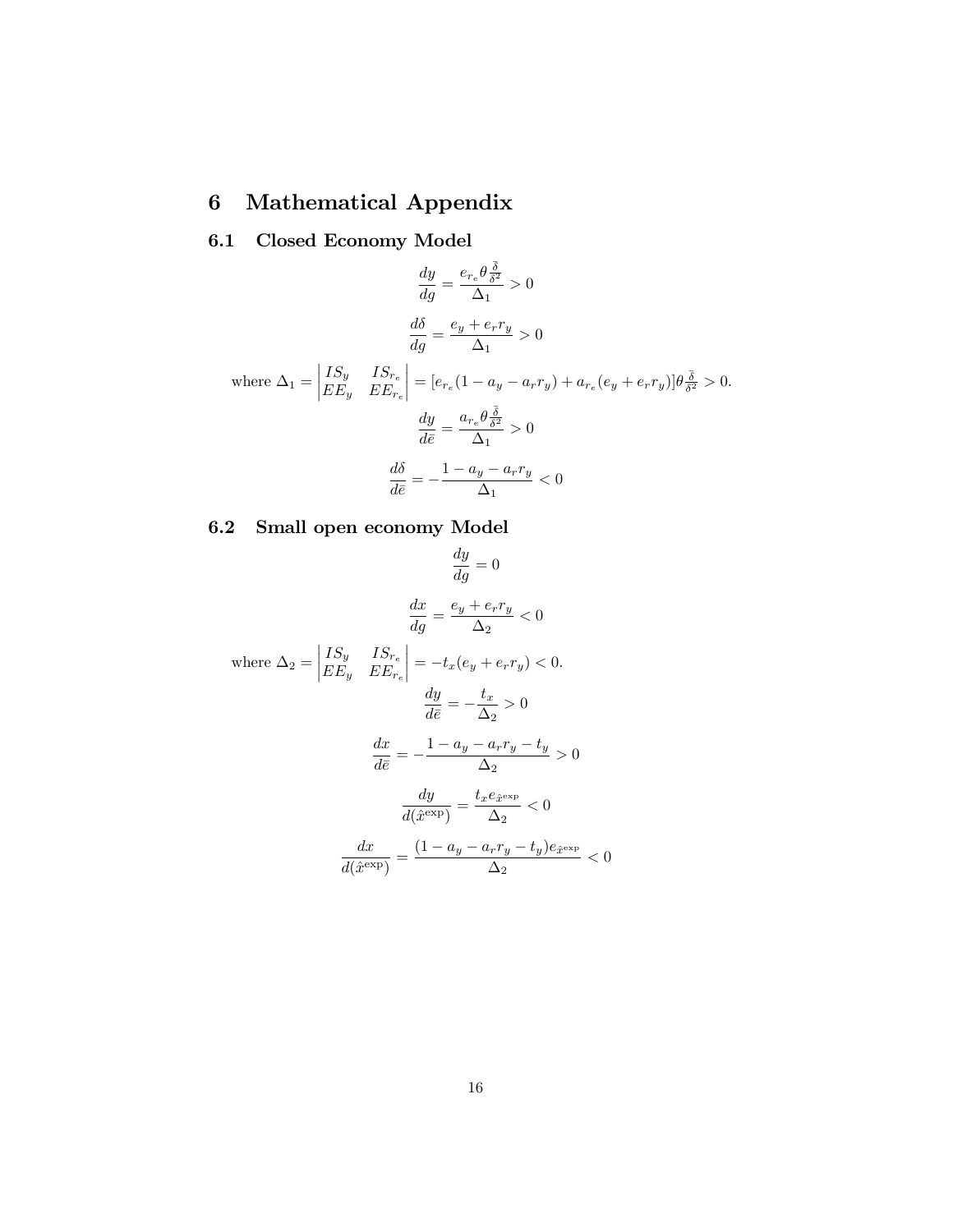#### 6.3 Two Country Model

With balanced trade in the neighborhood of the initial equilibrium, the slopes of the two curves are given by:

$$
\frac{\partial y^*}{\partial y}\Big|_{IS} = -\frac{IS_y}{IS_{y^*}} = -\frac{x_y - x_y^*}{x_{y^*} - x_{y^*}^*}
$$
  

$$
= -\frac{1 - a_y - a_{r_e} r_{e_y} - (a_r + a_{r_e} r_{e_r}) r_y}{1 - a_{y^*}^* - a_{r_e}^* r_{e_{y^*}}^* - (a_{r^*}^* + a_{r_e}^* r_{e_{r^*}}^*) r_{y^*}^*} < 0
$$
  

$$
\frac{\partial y^*}{\partial y}\Big|_{BP} = -\frac{BP_y}{BP_{y^*}} = \frac{r_{e_y} + r_{e_r} r_y}{r_{e_{y^*}}^* + r_{e_{r^*}}^* r_{y^*}^*} > 0
$$

#### A Fiscal Expansion

$$
\frac{dy}{dg} = -\frac{1}{t_x} \frac{r_{e_{y^*}}^* + r_{e_{r^*}}^* r_{y^*}^*}{\Delta_3} > 0
$$
  

$$
\frac{dy^*}{dg} = -\frac{1}{t_x} \frac{r_{e_y} + r_{e_r} r_y}{\Delta_3} > 0
$$

where  $\Delta_3 =$   $IS_y$   $IS_{y^*}$  $BP_y$   $BP_{y^*}$  $\begin{array}{c} \begin{array}{c} \begin{array}{c} \end{array} \\ \begin{array}{c} \end{array} \end{array} \end{array}$  $> 0.$ 

Increased Issue of Emission Permits

$$
\frac{dy}{d\bar{e}} = \frac{r_{e_e}}{t_x} \frac{\left[1 - a_{y^*}^* - a_{r_e^*}^* r_{e_{y^*}}^* - (a_{r^*}^* + a_{r_e^*}^* r_{e_{r^*}}^*) r_{y^*}^*\right] - \left(r_{e_{y^*}}^* + r_{e_{r^*}}^* r_{y^*}^*\right) a_{r_e}}{\Delta_3} > 0
$$
\n
$$
\frac{dy^*}{d\bar{e}} = -\frac{r_{e_e}}{t_x} \frac{1 - a_y - a_r r_y}{\Delta_3} < 0
$$
\nCurve shifts

Curve shifts

$$
\begin{split} \frac{\partial y}{\partial \bar{e}}\bigg|_{IS} = -\frac{IS_{\bar{e}}}{IS_{y}} = -\frac{r_{e_{e}}}{r_{e_{y}}+r_{e_{r}}r_{y}-\frac{1-a_{y}-a_{r}r_{y}}{a_{r_{e}}}}>0\\ \frac{\partial y}{\partial \bar{e}}\bigg|BP = -\frac{BP_{\bar{e}}}{BP_{y}} = -\frac{r_{e_{e}}}{r_{e_{y}}+r_{e_{r}}r_{y}}>0 \end{split}
$$

Thus, the IS curve shifts more than the BP curve in the horizontal direction.

#### Heightened Expectations of Exchange Rate Depreciation

$$
\frac{dy}{d(\hat{x}^{\exp})} = -\frac{1 - a_{y^*}^* - a_{r_e^*}^* r_{e_{y^*}}^* - (a_{r^*}^* + a_{r_e^*}^* r_{e_{r^*}}^*) r_{y^*}^*}{\Delta_3} < 0
$$

$$
\frac{dy^*}{d(\hat{x}^{\exp})} = \frac{1 - a_y - a_{r_e} r_{e_y} - (a_r + a_{r_e} r_{e_r}) r_y}{\Delta_3} > 0
$$